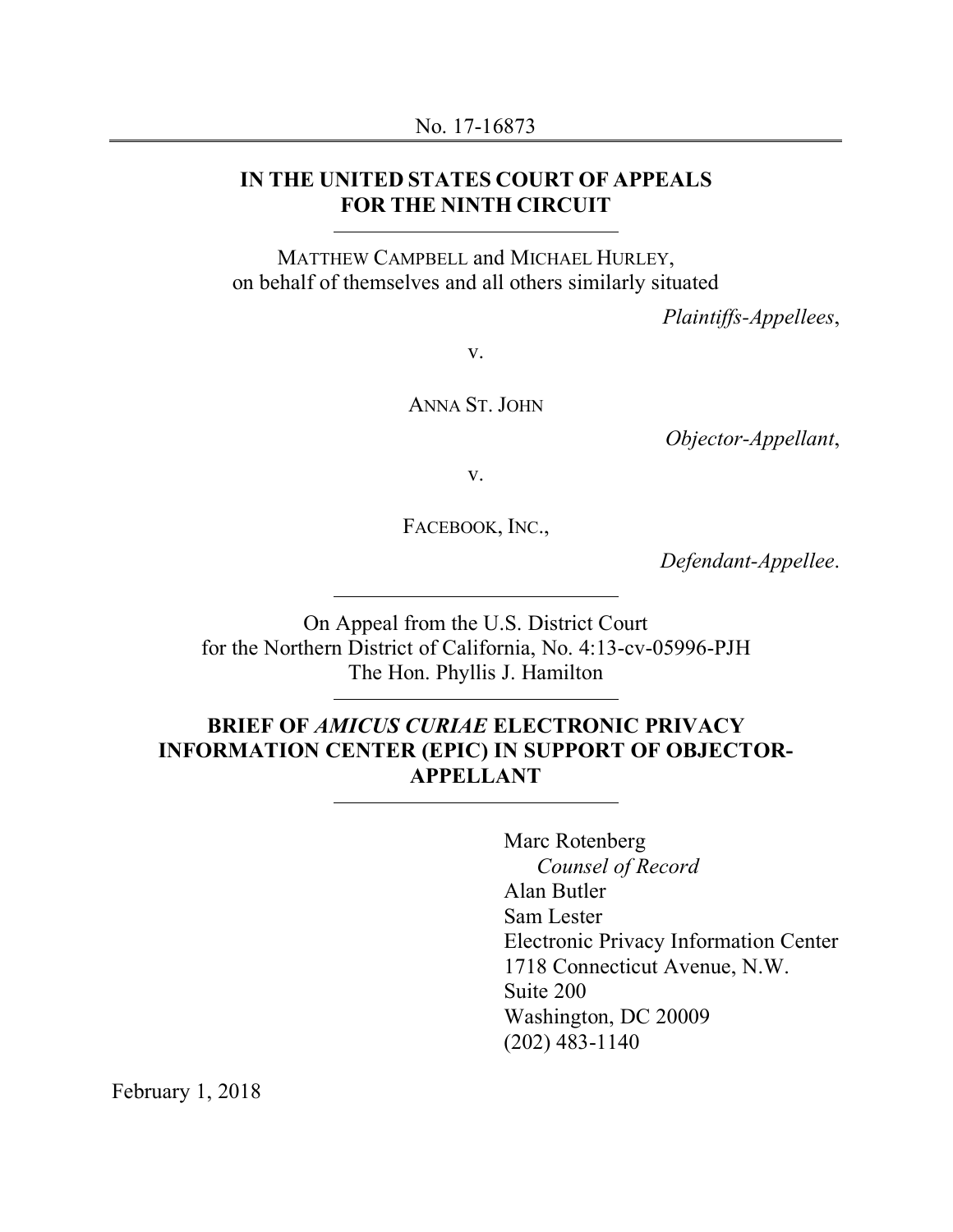## **CORPORATE DISCLOSURE STATEMENT**

Pursuant to Federal Rule of Appellate Procedure 26.1 and 29(c), *amicus curiae* Electronic Privacy Information Center ("EPIC") certifies that it is a District of Columbia corporation with no parent corporation. No publicly held company owns 10% or more of EPIC stock.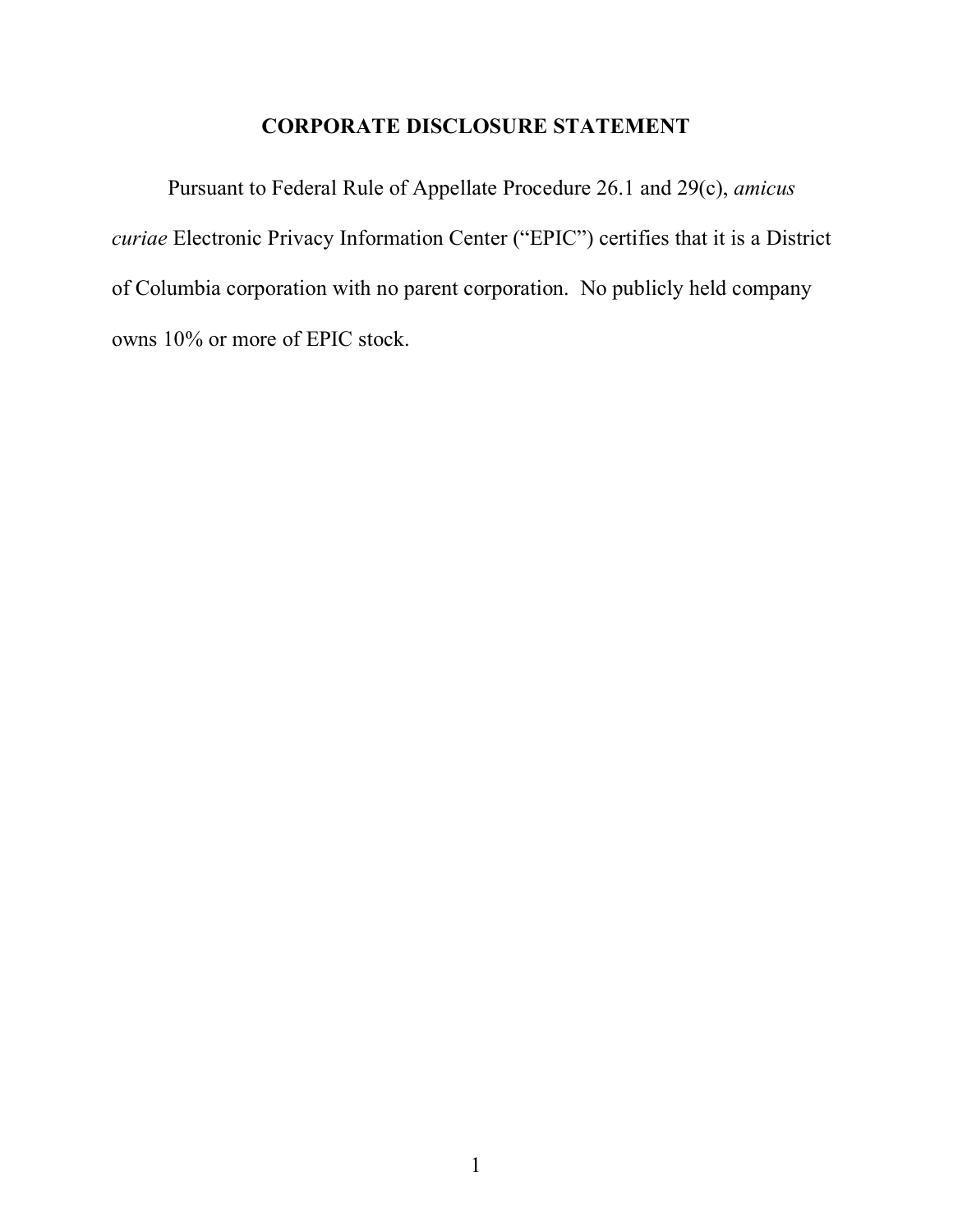# **TABLE OF CONTENTS**

| Class action settlements that fail to produce a substantial and enforceable<br>$\mathbf{I}$ . |
|-----------------------------------------------------------------------------------------------|
| II. The proposed settlement does not require Facebook to change its business                  |
| A. The proposed settlement sanctions Facebook's continued violations of                       |
| B. Class action settlements in privacy cases routinely require injunctive                     |
| III. Facebook's vague disclaimers buried in its privacy policy cannot provide                 |
|                                                                                               |
| B. A disclaimer buried in a privacy policy is insufficient to provide even                    |
|                                                                                               |
| 26                                                                                            |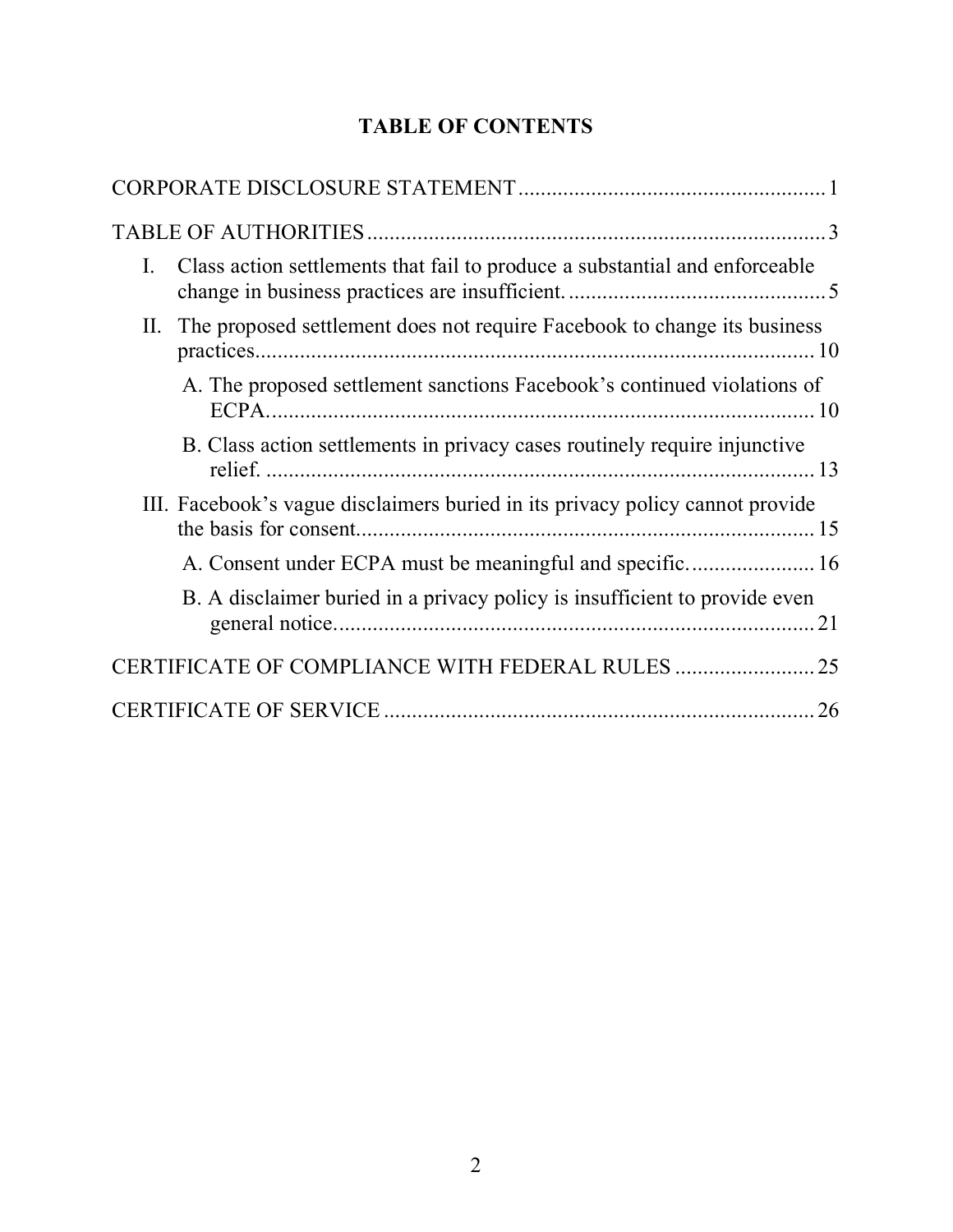## **TABLE OF AUTHORITIES**

## **CASES**

| <i>Fraley v. Facebook,</i>                                                                            |  |
|-------------------------------------------------------------------------------------------------------|--|
| FTC v. Commerce Planet,                                                                               |  |
| FTC v. Commerce Planet,<br>878 F. Supp. 2d 1048 (C.D. Cal. 2012), aff'd in part, vacated in part, and |  |
| FTC v. Cyberspace.com, LLC,                                                                           |  |
| FTC v. Gill,                                                                                          |  |
| In re Google Inc. Cookie Placement Consumer Privacy Litig.,                                           |  |
| <i>In re Google Inc. Privacy Policy Litig., No. 12-1382,</i>                                          |  |
| In re Google Referrer Header Privacy Litigation,                                                      |  |
| In re Pharmatrak, Inc.,                                                                               |  |
| In re Yahoo Mail Litig., No. 13-4980,                                                                 |  |
| Konop v. Hawaiian Airlines, Inc.,                                                                     |  |
| Marek v. Lane,<br>134 S. Ct. 8 (2013) (Statement of C.J. Roberts respecting denial of cert.) 8, 9     |  |
| Matera v. Google, No. 15-4062,                                                                        |  |
| Noel v. Hall,                                                                                         |  |
| Order Granting Preliminary Approval of Class Action Settlement, Matera v.                             |  |
|                                                                                                       |  |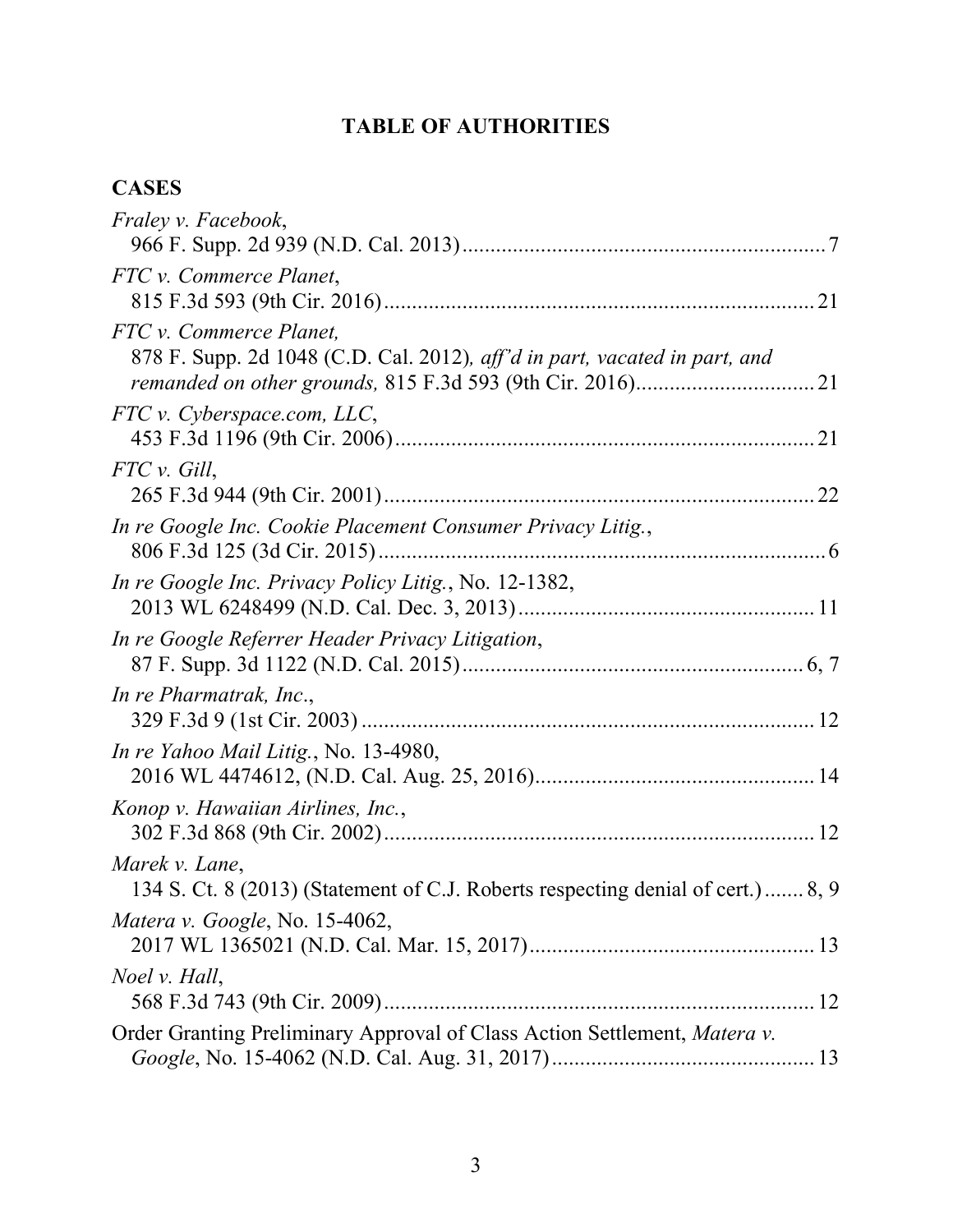| Williams v. Poulos,                                                                                                                                                                                                     |      |
|-------------------------------------------------------------------------------------------------------------------------------------------------------------------------------------------------------------------------|------|
| <b>STATUTES</b>                                                                                                                                                                                                         |      |
|                                                                                                                                                                                                                         |      |
|                                                                                                                                                                                                                         |      |
|                                                                                                                                                                                                                         |      |
| <b>OTHER AUTHORITIES</b>                                                                                                                                                                                                |      |
| Alessandro Acquisti, Laura Brandimarte, & George Loewenstein, <i>Privacy</i><br>and Human Behavior in the Age of Information, 347 Science 509 (2015)20                                                                  |      |
| Brief of <i>Amicus Curiae EPIC, Fraley v. Batman</i> , 638 Fed. App'x 594 (9th.                                                                                                                                         |      |
| Brief of Amicus Curiae EPIC, In re Google Cookie Placement Consumer<br>Privacy Litig., 2017 WL 446121 (D. Del. Feb. 2, 2017) appeal docketed,                                                                           |      |
| Brief of Amicus Curiae EPIC, Smith v. Facebook, 262 F. Supp. 3d 943,                                                                                                                                                    |      |
|                                                                                                                                                                                                                         |      |
| Fed. Trade Comm'n, Protecting Consumer Privacy in an Era of Rapid                                                                                                                                                       |      |
|                                                                                                                                                                                                                         |      |
| Helen Nissenbaum, A Contextual Approach to Privacy Online, 140 Dædalus                                                                                                                                                  |      |
| Jerry Kang & Benedikt Buchner, Privacy in Atlantis, 18 Harv. J.L. & Tech.                                                                                                                                               |      |
| Julie Cohen, <i>Examined Lives: Informational Privacy and the Subject As</i>                                                                                                                                            |      |
| Letter from Marc Rotenberg, Exec. Dir., EPIC, to Hon. J. Davila (Aug. 22,<br>2013) (docketed in, In re Google Referrer Header Privacy Litig., No. 10-                                                                   |      |
| Marc Rotenberg & David Jacobs, <i>Enforcing Privacy Rights: Class Action</i><br>Litigation and the Challenge of Cy Pres, in Enforcing Privacy Law,<br>Governance and Technology Series 307 (David Wright & Paul De Hert | 4, 9 |
| Marc Rotenberg, Fair Information Practices and the Architecture of Privacy,                                                                                                                                             |      |
| Statista, Number of Facebook Users by Age in the U.S. as of January 201723                                                                                                                                              |      |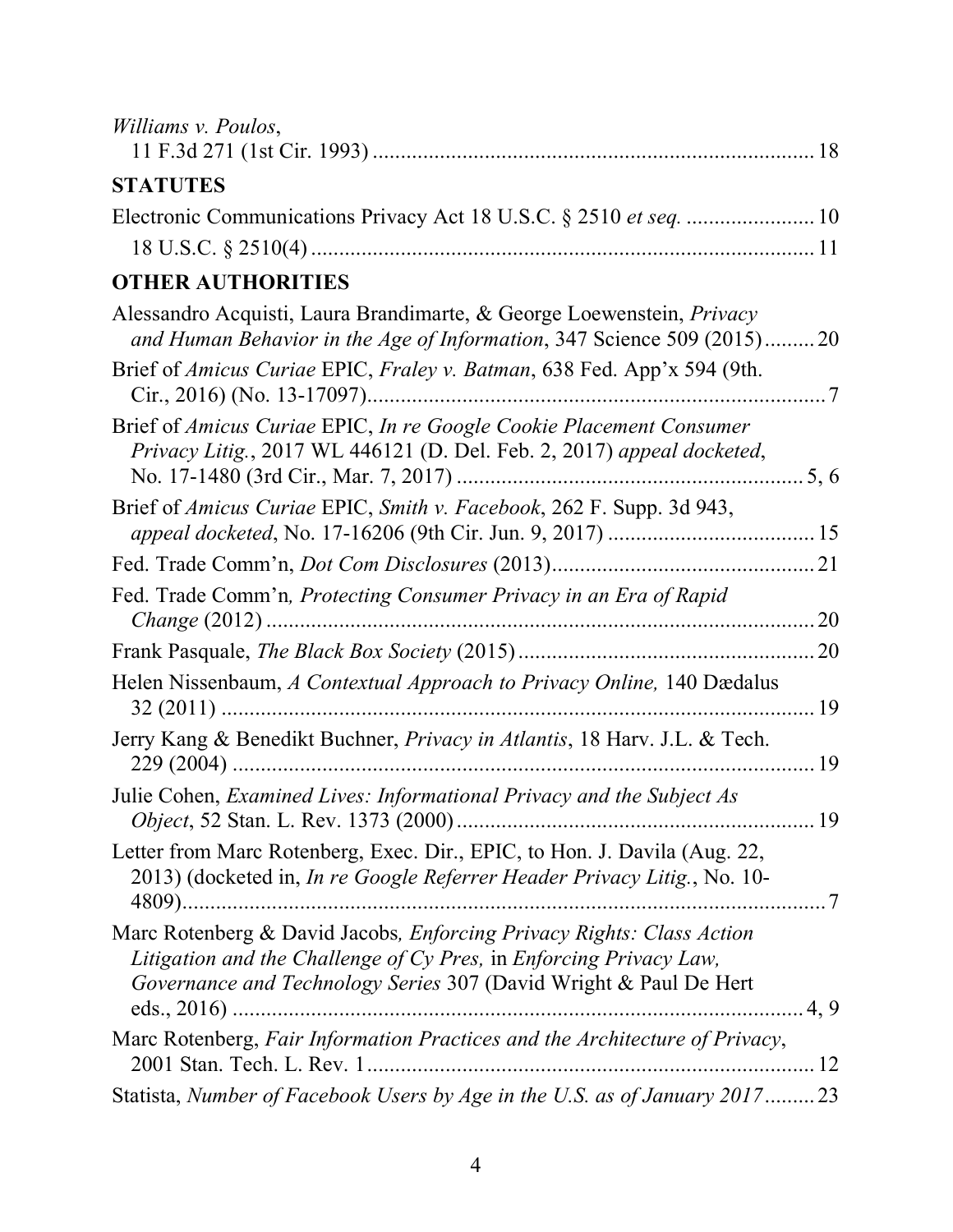#### **INTEREST OF AMICUS**

The Electronic Privacy Information Center ("EPIC") is a public interest research center in Washington, D.C., established in 1994 to focus public attention on emerging civil liberties issues and to protect privacy, the First Amendment, and other constitutional values.1 EPIC maintains one of the most popular web sites in the world concerning privacy—epic.org—and routinely advocates for consumer privacy in matters before the Federal Trade Commission ("FTC").

EPIC also frequently participates as *amicus curiae* before this Court and other courts in cases concerning the fairness of class action settlements in consumer privacy cases. In particular, EPIC has previously questioned the fairness of settlements that fail to prohibit the underlying conduct that gave rise to the suit. *See*, *e.g.*, Brief of *Amicus Curiae* Electronic Privacy Information Center (EPIC), *In re Google Cookie Placement Consumer Privacy Litig.*, 2017 WL 446121 (D. Del. Feb. 2, 2017) *appeal docketed*, No. 17-1480 (3rd Cir. Mar. 7, 2017) (arguing that a class action settlement that awarded only *cy pres* funds and no other relief to the class was unfair); Brief of *Amicus Curiae* EPIC, *Fraley v. Batman*, 638 Fed. App'x 594 (9th. Cir., 2016) (No. 13-17097) (arguing that a class action settlement

<sup>&</sup>lt;sup>1</sup> Counsel for Objector-Appellants, Defendant-Appellees, and Plaintiffs-Appellees have all consented to the filing of EPIC's *amicus* brief. In accordance with Fed. R. App. P. 29, the undersigned states that no monetary contributions were made for the preparation or submission of this brief, and this brief was not authored, in whole or in part, by counsel for a party.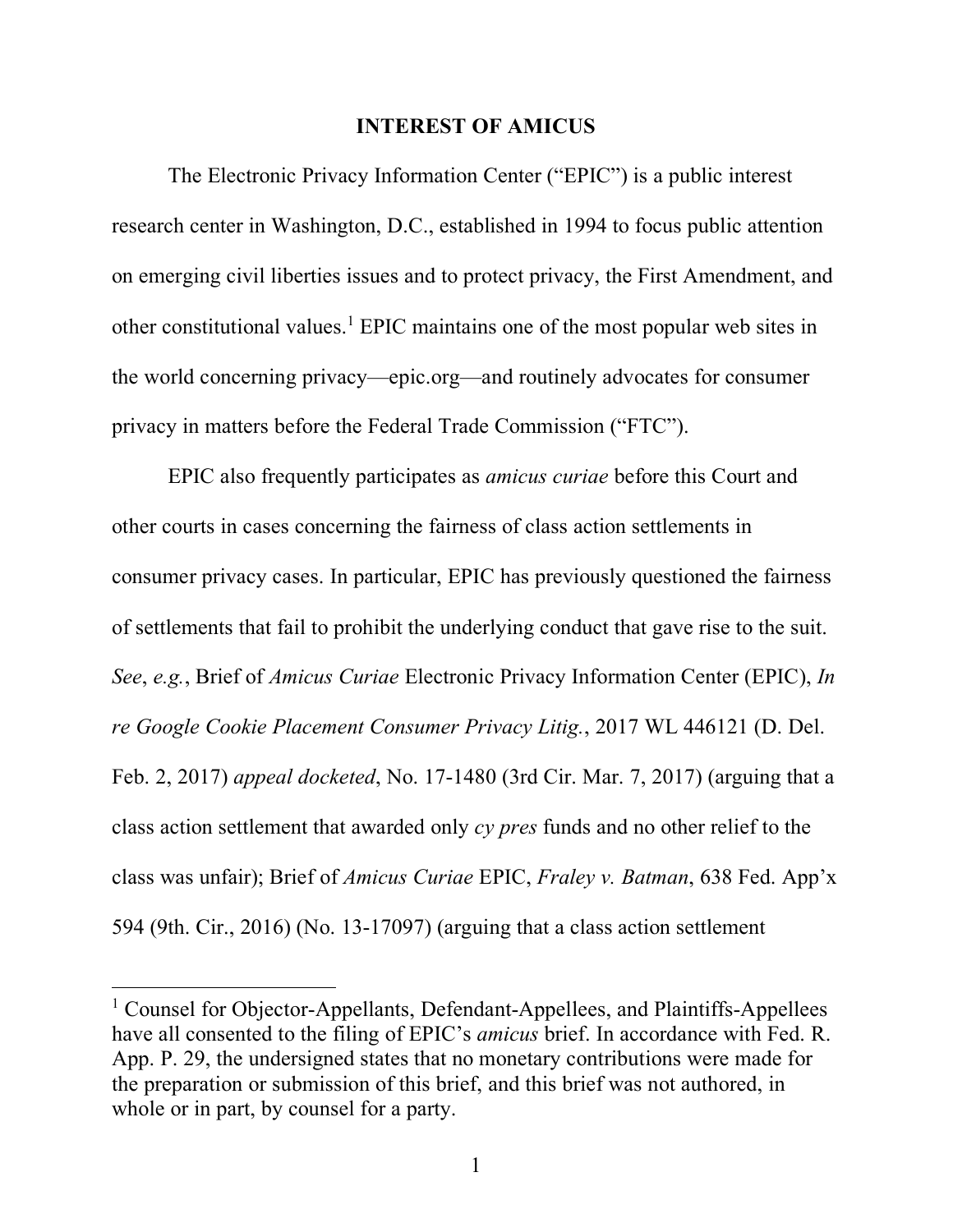involving Facebook's "Sponsored Stories" was inadequate because it allowed Facebook to continue the conduct that was the basis for the suit).

EPIC has previously advised district courts about class action settlements in consumer privacy cases that failed to provide meaningful relief to class members. *E.g.* Letter from Marc Rotenberg, Exec. Dir., EPIC, to Hon. J. Davila (Aug. 22, 2013) (docketed in, *In re Google Referrer Header Privacy Litig.*, No. 10-4809)<sup>2</sup>; Letter from Marc Rotenberg, Exec. Dir., EPIC, to Hon. J. Koh (Jul. 11, 2012), (docketed in, *Fraley v. Facebook*, No. 11-01726)<sup>3</sup>; Letter from Marc Rotenberg, Exec. Dir., EPIC, to Hon J. Seeborg, (Aug. 20, 2012) (docketed in, *Fraley*)<sup>4</sup>; Letter from Marc Rotenberg, Exec. Dir., EPIC, to Hon. J. Seeborg, (Jan. 15, 2010) (docketed in, *Lane v. Facebook*, No. 5:08-cv-03845-RS).5 In particular, EPIC has specifically opposed settlements where the only relief to the class was a vague notice posted in a privacy policy. *See*, *Google Referrer Header* at 2 (arguing that privacy notices "have been widely recognized as ineffective").

EPIC has a particular interest in this case. For almost a decade, EPIC has led efforts to combat privacy violations by Facebook. EPIC's work in 2010 and 2011, regarding changes in the privacy settings of Facebook users, resulted in a 2012 Consent Order between the FTC and Facebook concerning consumer privacy that

<sup>2</sup> https://epic.org/privacy/google/EPIC-et-al-Ltr-Google-Referrer-Header.pdf.

<sup>3</sup> https://epic.org/privacy/facebook/EPIC-Ltr-Koh-Fraley%207-12-12.pdf.

<sup>4</sup> https://epic.org/privacy/facebook/Seeborg-Ltr-8-20-12.pdf.

<sup>&</sup>lt;sup>5</sup> https://epic.org/privacy/facebook/EPIC\_Beacon\_Letter.pdf.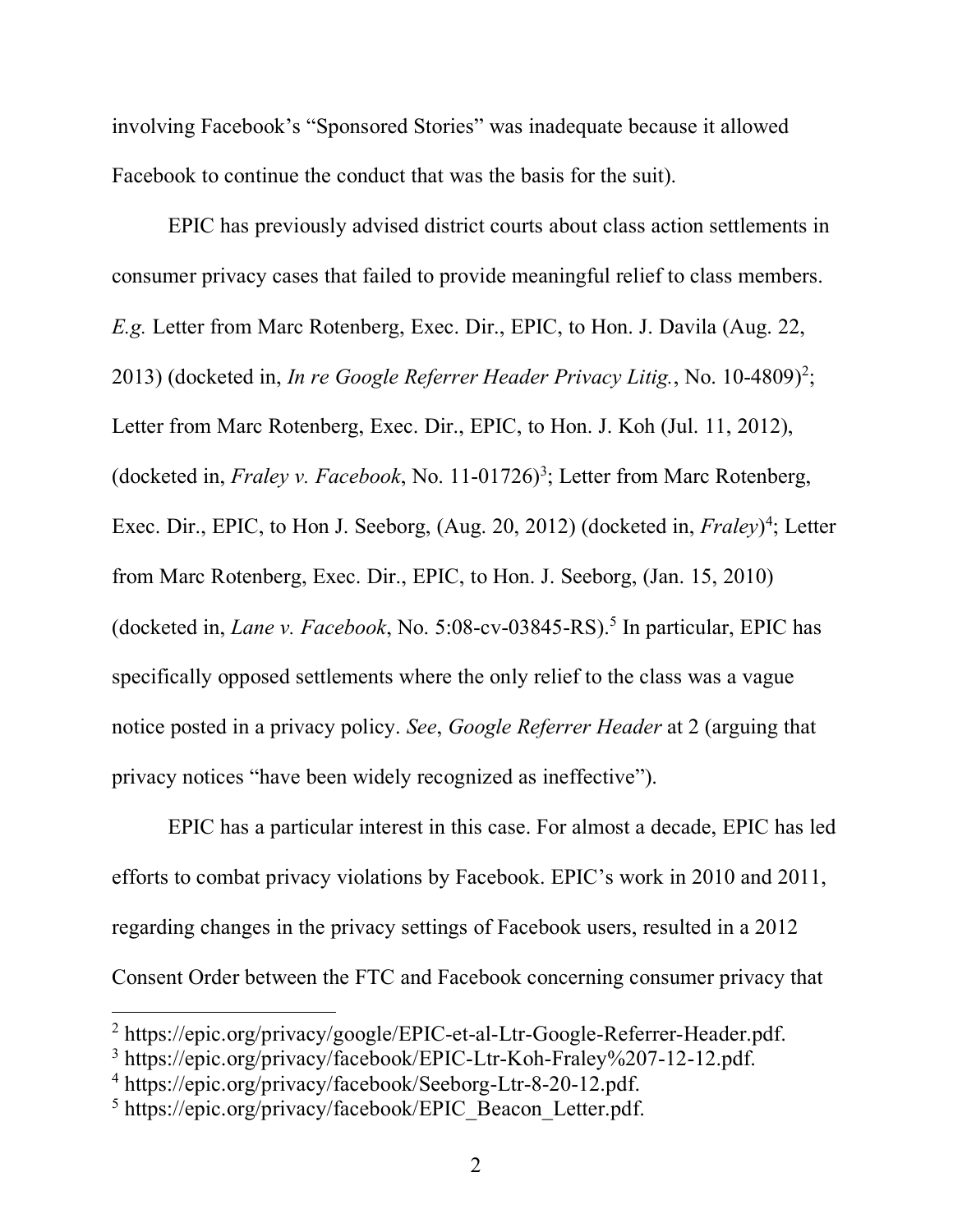could be impacted by this Settlement. *See Facebook, Inc.,* FTC File No. 092-3184, Dkt. No. C-4365, at 3 (July 27, 2012) (Decision and Order).

Finally, EPIC has a strong interest in ensuring that settlements in class actions advance the interests of class members and fulfill the core purposes of privacy laws. EPIC has also proposed objective criteria for courts to consider in determinations about cy pres awards. *See* Marc Rotenberg & David Jacobs*, Enforcing Privacy Rights: Class Action Litigation and the Challenge of Cy Pres,* in *Enforcing Privacy Law, Governance and Technology Series* 307 (David Wright & Paul De Hert eds., 2016). Chief Justice John Roberts expressed concerns similar to those raised by EPIC in *Marek v. Lane*, 134 S. Ct. 8 (2013)—a similar case involving privacy violations by Facebook.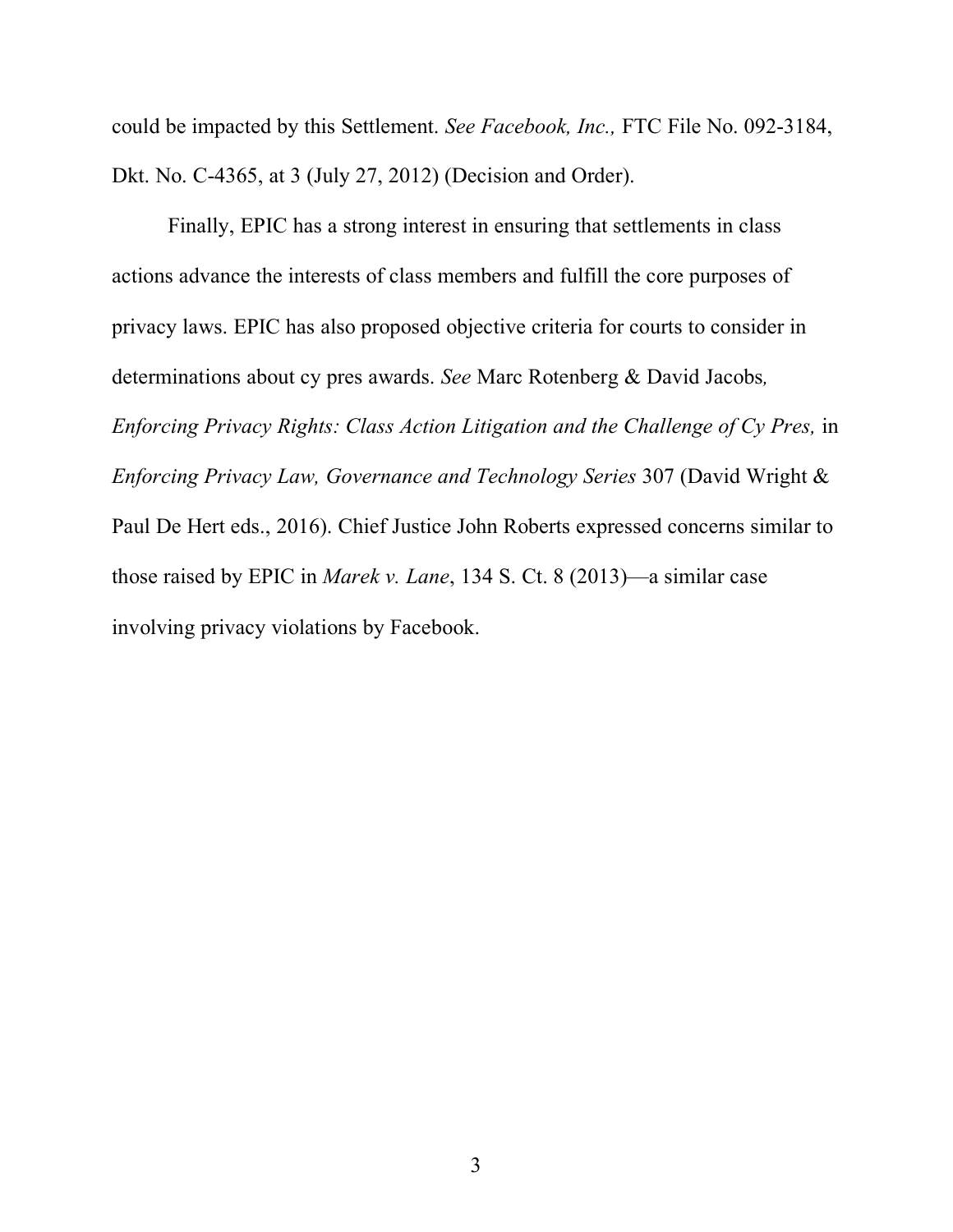#### **ARGUMENT**

A class action settlement should result in a substantial change in business practice. A class action settlement should not permit the continuation of the business practice that provided the basis for the lawsuit. A class action settlement should provide monetary relief to class members. If it is not possible to provide monetary relief to class members, then a *cy pres* award may be appropriate if the award advances the aims of the underlying investigation and is provided to organizations aligned with the interests of class members.

Class action lawsuits serve an important function in the enforcement of privacy laws in the United States. But in order to be effective, these cases must "stop business practices that harm consumers, compensate individuals for injuries suffered and deter future misconduct." Marc Rotenberg & David Jacobs*, Enforcing Privacy Rights: Class Action Litigation and the Challenge of Cy Pres, in Enforcing Privacy Law, Governance and Technology Series* 307 (David Wright & Paul De Hert eds., 2016).

Here, the proposed Settlement should not be approved. First, it would permit Facebook to continue scanning private messages, in violation of federal and state privacy law. The Settlement does not prevent Facebook from resuming the practices that provided the basis for this lawsuit. *See* Dkt. No. 192, Class Cert. Order, at 3-4; Dkt. No. 252, Order Approving Class Settlement, at 3. Indeed, the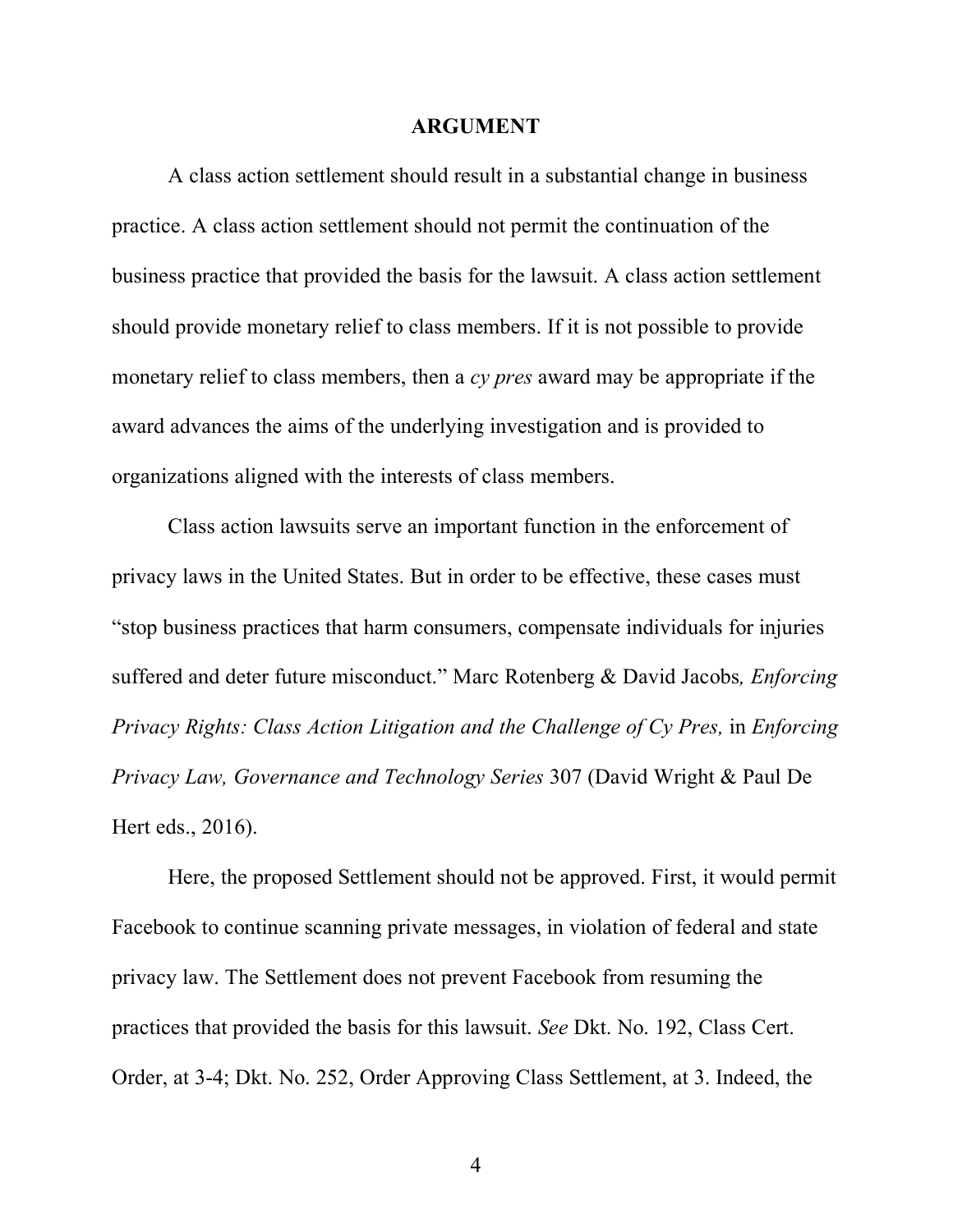notice provided by Facebook confirms that related conduct (the scanning of private messages) will continue. The absence of injunctive relief here distinguishes this Settlement from other, similar settlements within this Circuit.

Second, the Settlement allows Facebook to continue to scan private messages simply with the posting of a notice on a Facebook webpage. Such an outcome is contrary to law. A vague notice is not the basis for consent under the Electronic Communications Privacy Act or the California Invasion of Privacy Act.

Finally, where monetary compensation is unavailable, Fed. R. Civ. P. 23(b)(2), the adequacy of the prospective relief is critical. Here, absent Class Members will walk away empty-handed.

## **I. Class action settlements that fail to produce a substantial and enforceable change in business practices are insufficient.**

Settlements that fail to provide either monetary or injunctive relief to the class are insufficient and should not be approved. Brief of *Amicus Curiae* EPIC, *In re Google Cookie Placement Consumer Privacy Litig.*, 2017 WL 446121 (D. Del. Feb. 2, 2017) *appeal docketed*, No. 17-1480 (3rd Cir., Mar. 7, 2017) (involving Google's tracking of Internet users on third-party websites.)<sup>6</sup> The Third Circuit found that Google's practice of "placing tracking cookies on the plaintiffs' web browsers in contravention of their browsers cookie blockers and defendant

<sup>6</sup> https://epic.org/amicus/class-action/google-cookie/EPIC-Amicus-In-re-Google-Cookie.pdf.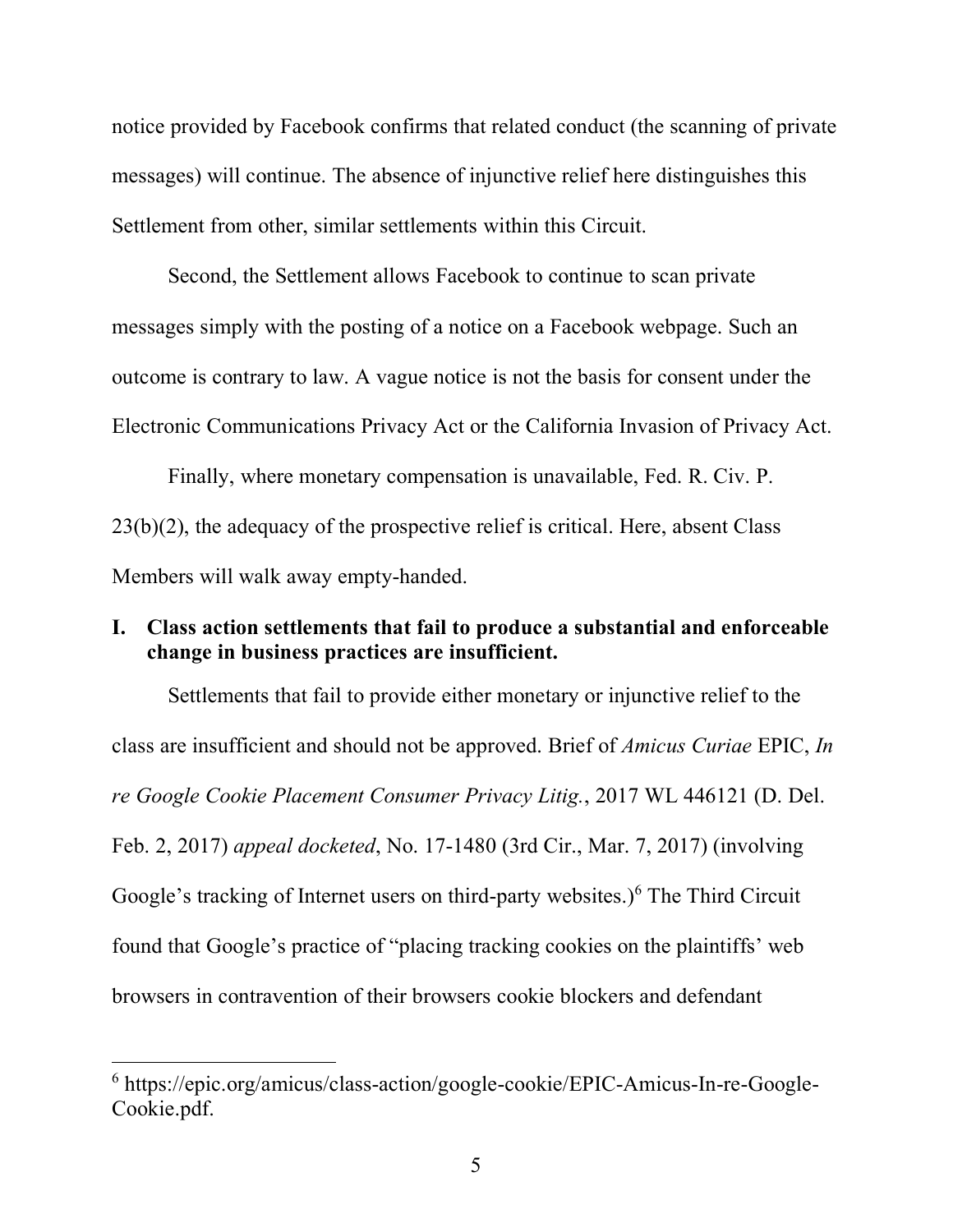Google's own public statements" violated California law. *In re Google Inc. Cookie Placement Consumer Privacy Litig.*, 806 F.3d 125, 130 (3d Cir. 2015). The settlement "fail[ed] to prohibit the underlying unlawful conduct that gave rise to the suit" and provided only *cy pres* funds instead of direct monetary relief to the class. Br. of EPIC, at 10. As EPIC explained, "[d]espite the substantial evidence of Google's wrongdoing, the proposed settlement contains no provision enjoining Google from such conduct in the future." *Id*.

Here, too, the District Court found substantial evidence that Facebook's conduct violated ECPA and CIPA. Order Granting in Part, Denying in Part, Mot. to Dismiss, Dkt. No. 43. Yet the Settlement contains no injunction barring Facebook from engaging in similar unlawful conduct in the future. "It is hard to imagine how a settlement provides a benefit to the Class if the company is allowed to continue the practice that gave rise to the putative class action." Br. of EPIC, at 11. And unlike the *Google* settlement, where monetary relief was awarded in the form of *cy pres* funds to several Internet privacy organizations, here the only relief available to the class was injunctive relief, and yet the Settlement fails to provide any such prospective relief.

EPIC also opposed the settlement in *In re Google Referrer Header Privacy Litigation*, 87 F. Supp. 3d 1122 (N.D. Cal. 2015), which permitted Google to continue to operate its search engine in a way that disclosed personal information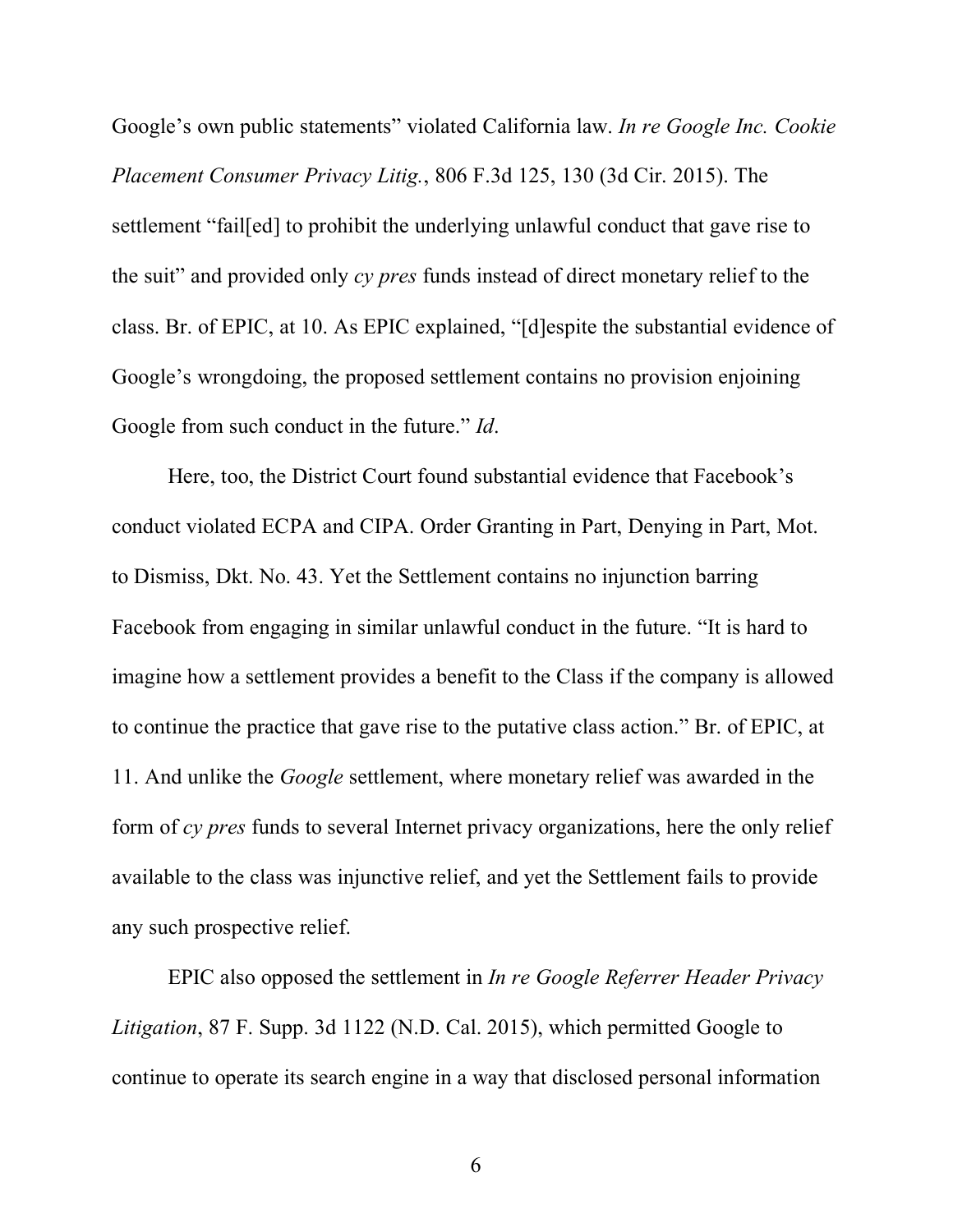to third parties. There, as here, the only change mandated by the settlement was a modification of Google's privacy policy that would allow the company to continue the disputed practice. *Id*. EPIC argued that "additional notice will provide no meaningful benefit to the class. To the contrary, the revised notice will essentially ratify the company's continuation of the practice that gave rise to this suit." Letter from Marc Rotenberg, Exec. Dir., EPIC, to Hon. J. Davila (Aug. 22, 2013) (docketed in, *In re Google Referrer Header Privacy Litig.*, No. 10-4809). 7

EPIC also opposes settlements that shield defendants from future claims arising out of the challenged conduct. In *Fraley v. Facebook*, the settlement forced class members who did not opt out to waive all future claims regarding Facebook's use of their name and likeness for its "Sponsored Stories" feature. *Fraley v. Facebook*, 966 F. Supp. 2d 939 (N.D. Cal. 2013). "Through this settlement Facebook will perfect its immunity from all other misappropriation claims arising from the Sponsored Stories program." Brief of *Amicus Curiae* EPIC, *Fraley v. Batman*, 638 Fed. App'x 594 (9th. Cir., 2016) (No. 13-17097). <sup>8</sup> The instant Settlement also requires absent class members to release all claims for injunctive relief that "arise out of, are based on, or relate in any way to the practices and claims that were alleged in, or could have been alleged in, the Action." Dkt. No. 252 at 4.

<sup>7</sup> https://epic.org/privacy/google/EPIC-et-al-Ltr-Google-Referrer-Header.pdf. <sup>8</sup> https://epic.org/amicus/facebook/fraley/EPIC-Fraley-Amicus.pdf.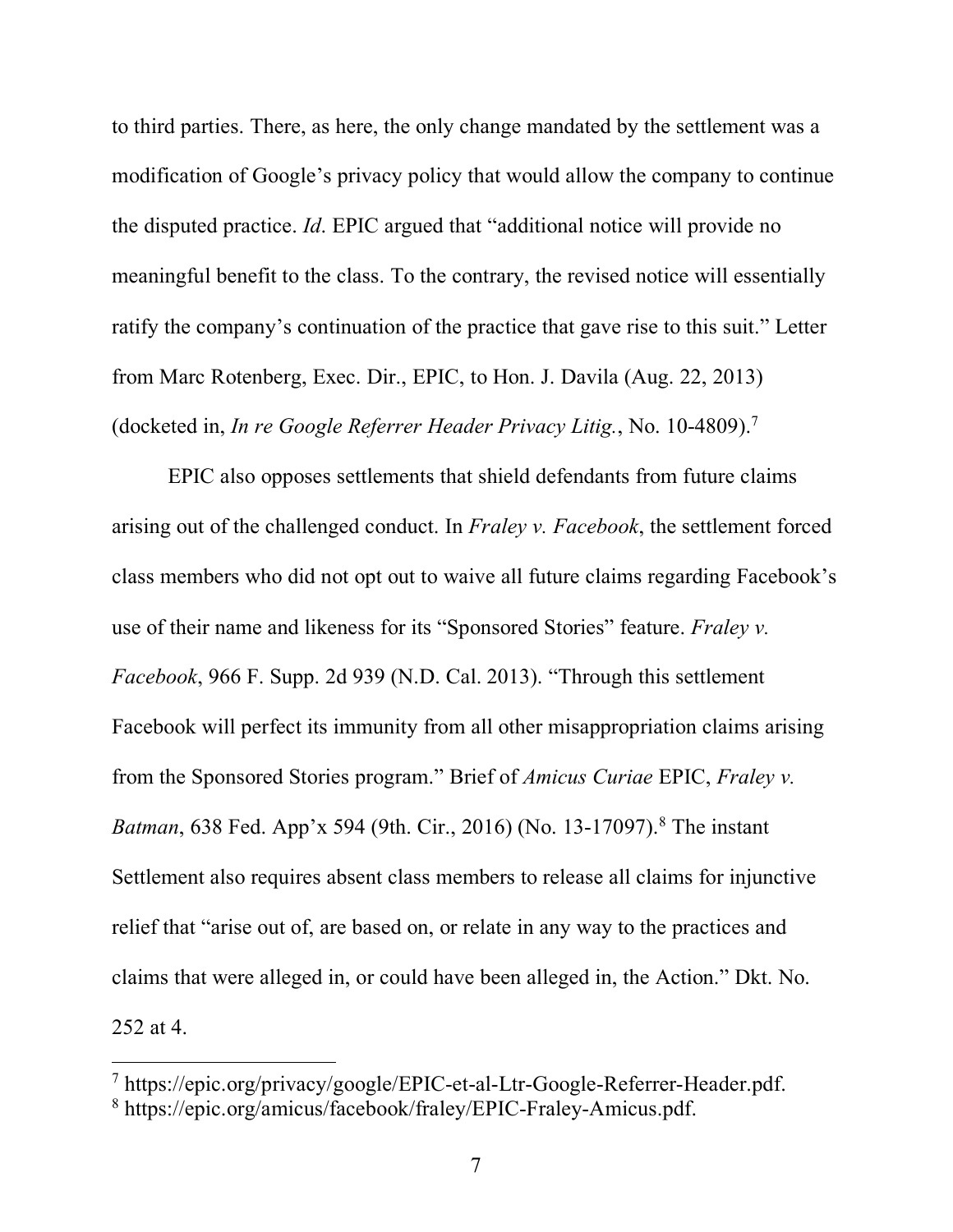In *Marek v. Lane*, Chief Justice Roberts expressed "fundamental concerns" about the fairness of class action settlements that award *cy pres* funds but provide no monetary relief to the class and fail to enjoin the underlying conduct. *Marek v. Lane*, 134 S. Ct. 8 (2013) (Statement of C.J. Roberts respecting denial of cert.). *Lane* involved Facebook's "Beacon" program, which caused a Facebook user's online purchases to be posted on the user's wall for all her friends to see. *Id*. Although the Court denied the Petition for Writ of Certiorari, the Chief Justice wrote separately to express "fundamental concerns" over the fact that "the vast majority of Beacon's victims got neither" damages nor injunctive relief. *Id*. at 9. Roberts emphasized that, "[a]though Facebook promised to discontinue the 'Beacon' program itself . . . nothing in the settlement would preclude Facebook from reinstituting the same program with a new name." *Id*. at 10.

Such is the case here. Although Facebook has acknowledged its cessation of several practices, nothing in the Settlement prohibits Facebook from resuming these practices. Moreover, the changes to Facebook's privacy policy as part of the Settlement affirm that Facebook will continue scanning the content of private messages, notwithstanding the practices it claims to have ceased.

Chief Justice Roberts also found the settlement in *Lane* to be flawed because it barred a large number of Facebook users from bringing future claims:

To top it off, the parties agreed to expand the settlement class barred from future litigation to include not just those individuals injured by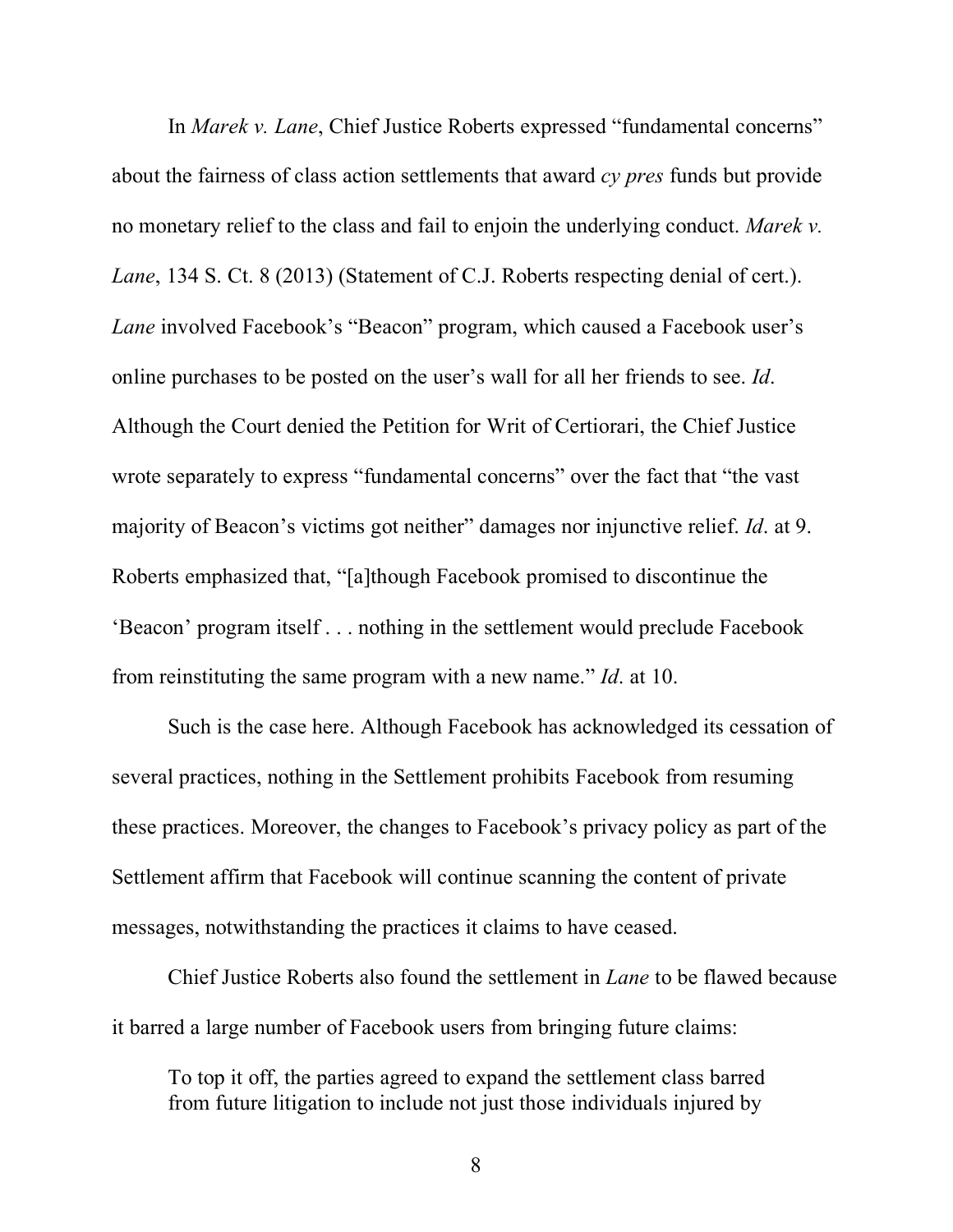Beacon during the brief period in which it was an opt-out program the class proposed in the original complaint—but also those injured after Facebook had changed the program's default setting to opt in.

134 S. Ct. at 10. Similarly here, a vast amount of Facebook users—anyone who

sent a message with a URL at any point between December 30, 2011 and March 1,

2017—are now prohibited from bringing future claims for injunctive relief. Dkt.

No. 252 at 3.

EPIC shares Chief Justice Roberts' concerns about the fairness of these

types of settlements. As we have explained:

Settlements also offer defendants the possibility of escaping liability – even for future misconduct – with only superficial changes to their business practices. And class action attorneys will sometimes agree to allow companies to engage in practices that threaten the privacy interests of consumers. Surprisingly, courts have approved settlements where the defendant company is permitted to engage in the practice after settlement that was the reason for the original lawsuit.

Rotenberg & Jacobs, *supra*, at 2. This settlement bears the hallmarks of deficient settlements that EPIC has opposed in the past. Facebook is permitted to continue the conduct that was the basis for the suit, is only required to post a vague notice in its privacy policy, and absent class members are barred from obtaining injunctive relief from such conduct.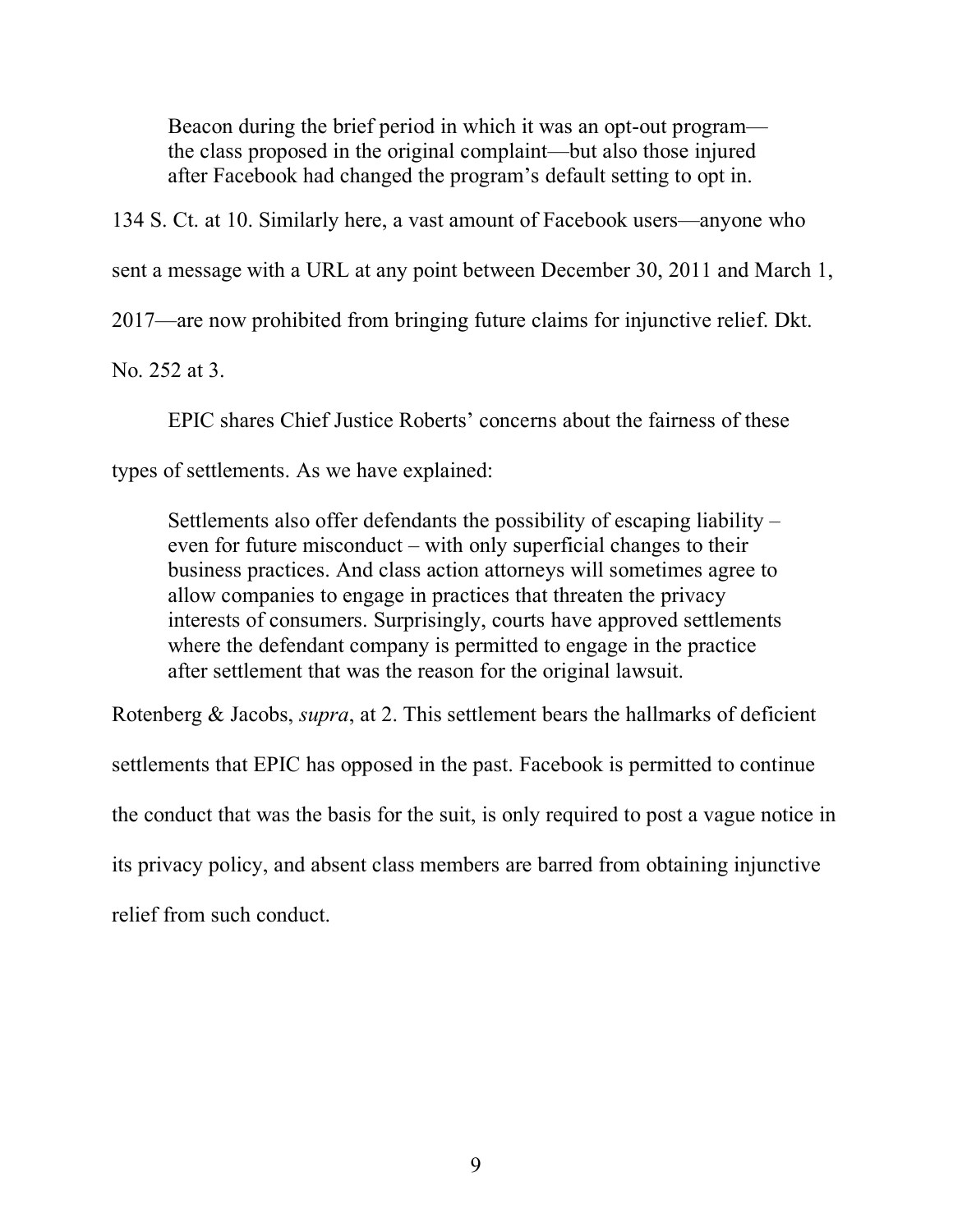## **II. The proposed settlement does not require Facebook to change its business practices.**

### **A. The proposed settlement sanctions Facebook's continued violations of ECPA.**

Under the Settlement, Facebook will continue to scan the content of private messages. Facebook only acknowledges that it has stopped scanning private messages with respect to four discrete practices concerning privately shared URL links. Dkt. No. 252, at 3. But the disclosures mandated by the Settlement make clear that Facebook will continue to scan the content of private messages for other, undisclosed purposes. Facebook's "Data Policy" disclosure states that Facebook collects the "content and other information" that individuals provide when they "message or communicate with others." *Id*. And Facebook's proposed "Help Center" disclosure states, "we use tools to identify and store links shared in messages." *Id*. If Facebook had stopped all scanning of private messages, these disclosures would be unnecessary. And without injunctive relief, Facebook is free to engage in similar unlawful scanning in the future.

By permitting Facebook to continue scanning private messages, the Settlement sanctions conduct that violates the Electronic Communications Privacy Act 18 U.S.C. § 2510 *et seq.* ("ECPA"). At the motion to dismiss stage, the District Court found that Plaintiffs had presented strong evidence that Facebook's practices violated ECPA. In particular, the Court found that Facebook's scanning of private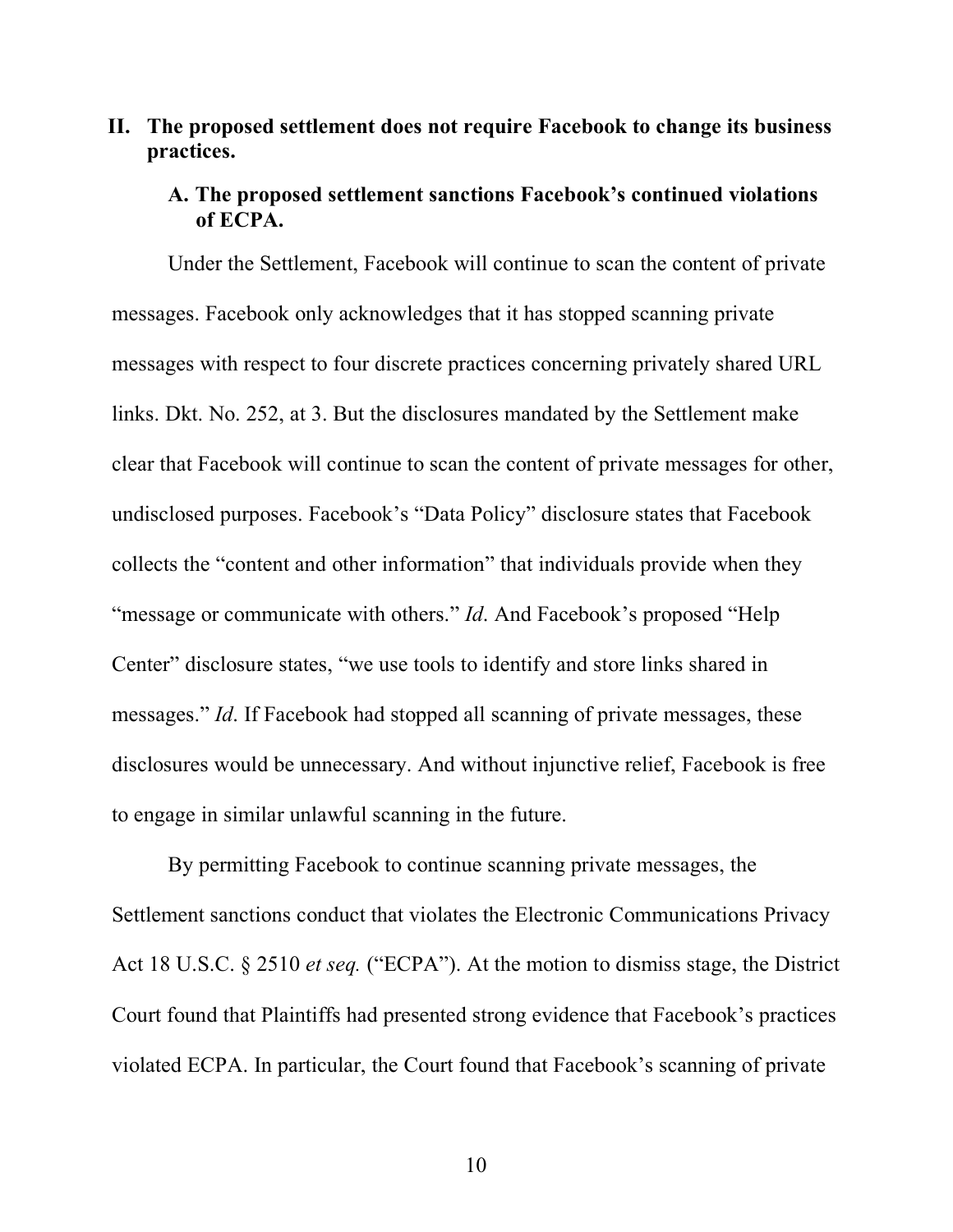messages constituted an "interception" under ECPA, and that the "ordinary course of business" and "consent" exceptions did not apply. Dkt. No. 43.

ECPA prohibits private messaging services from intercepting or redirecting the contents of private messages, or from using that information for a purpose beyond what is necessary for, or incidental to, using the service. 18 U.S.C. § 2510(4); *see also In re Google Inc. Privacy Policy Litig.*, No. 12-1382, 2013 WL 6248499 at \*11 (N.D. Cal. Dec. 3, 2013) (defining "ordinary course of business" as an interception that "facilitates the transmission of the communication at issue or is incidental to the transmission of such communication"). Facebook used a "web crawler" device to intercept private messages for the purpose of, among other things, providing targeted advertising. The District Court, as well as other lower courts in this Circuit, have made clear that targeted advertising falls outside the "ordinary course of business" exception. Dkt. No. 43 at 8; *Google Privacy Policy*, 2013 WL 6248499 at \*11. The District Court also found that Facebook's interception of privately shared URL links for the purpose of increasing the "like" count of websites fell outside the "ordinary course of business." Dkt. 43 at 8.

The District Court stopped short of saying conclusively that Facebook's practices constituted an "interception" within the meaning of ECPA. The Court stated that it had "no evidentiary record regarding the technical details of Facebook's handling of messages." Dkt. No. 43 at 12. ECPA liability, however,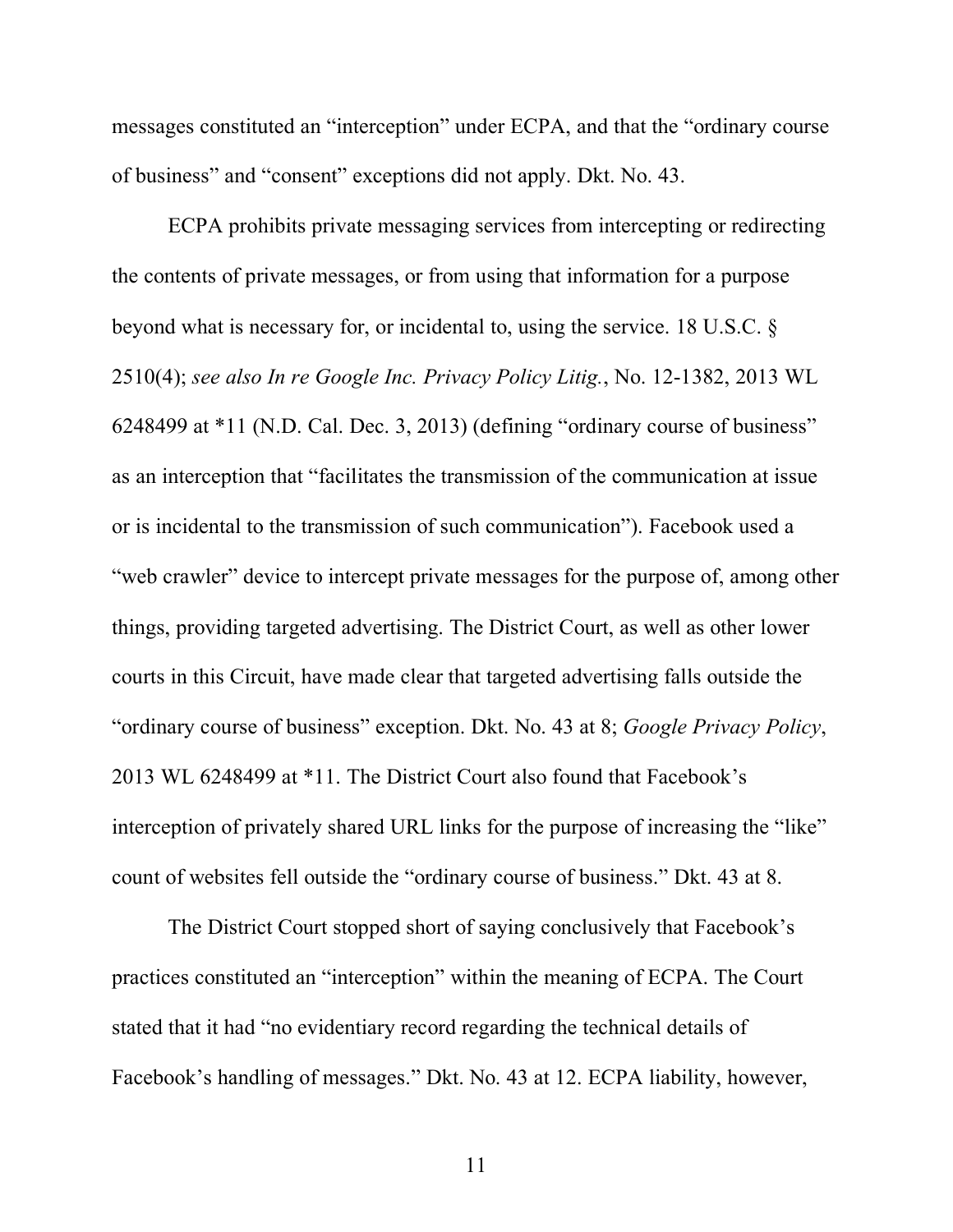must not turn on such technical details. If that were the case, companies would simply alter the technical specifications of their messaging services. This Court has cautioned that the term "intercepted" should not be given too narrow a meaning. *Noel v. Hall*, 568 F.3d 743, 750 (9th Cir. 2009). This Court explained that ECPA must be construed in light of rapidly changing technology. "ECPA was written prior to the advent of the Internet and the World Wide Web. As a result, the existing statutory framework is ill-suited to address modern forms of communication." *Konop v. Hawaiian Airlines, Inc.*, 302 F.3d 868, 874 (9th Cir. 2002).

The First Circuit in *In Re Pharmatrak* rejected the idea that the term "interception" should turn on technical questions of when the message is intercepted. *In re Pharmatrak, Inc*., 329 F.3d 9, 22 (1st Cir. 2003) ("communications are often—perhaps constantly—both 'in transit' and 'in storage' simultaneously"). Rather, ECPA must be understood within the broader aim of privacy law in both the United States and Europe, which is "to limit the collection and use of personal data." Marc Rotenberg, *Fair Information Practices and the Architecture of Privacy*, 2001 Stan. Tech. L. Rev. 1. Facebook's use of a device to intercept private messages for the purpose of targeted advertising and increasing the "like" count of webpages is precisely the type of conduct that ECPA was designed to prohibit.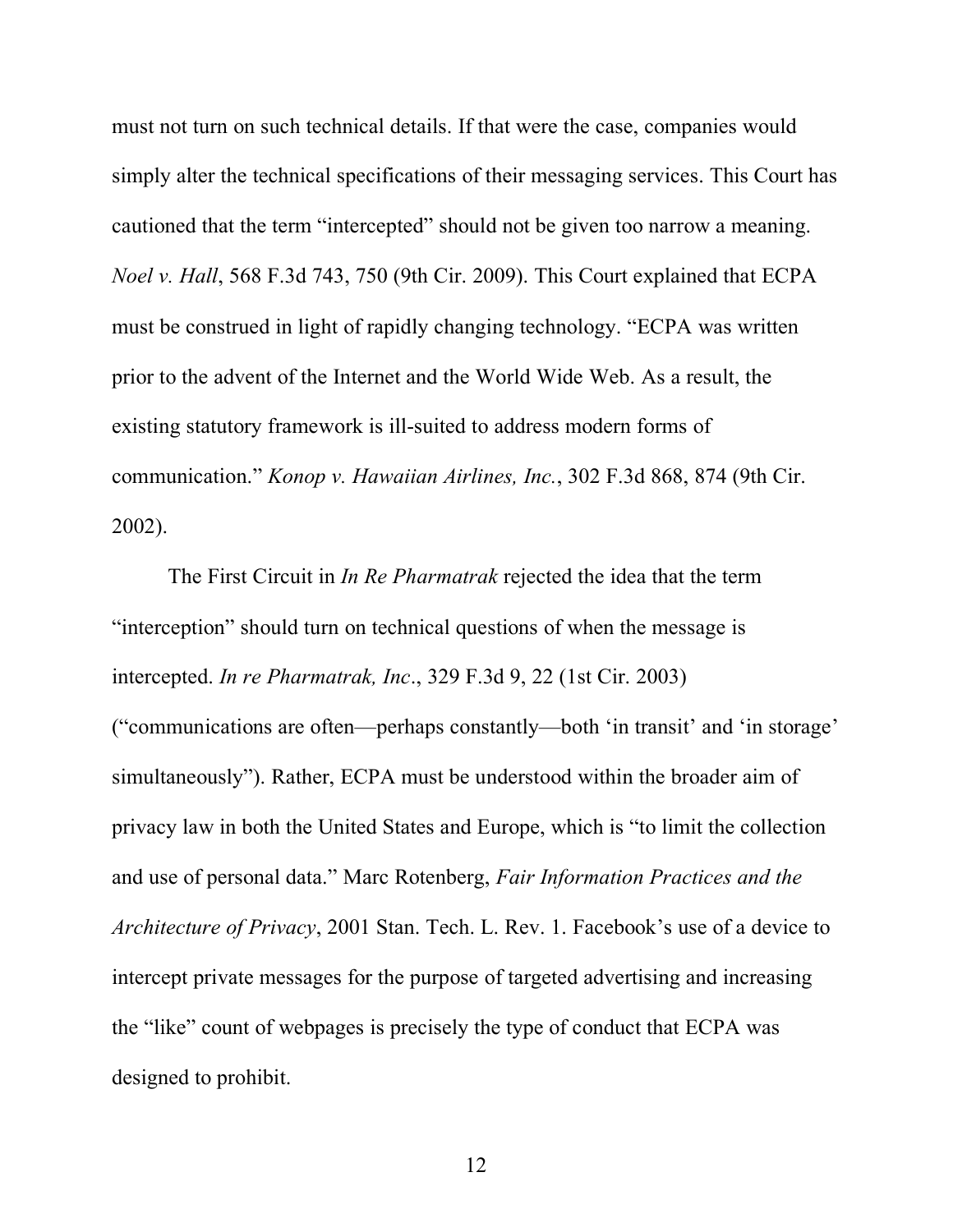## **B. Class action settlements in privacy cases routinely require injunctive relief.**

The absence of injunctive relief distinguishes this Settlement from other, similar settlements approved by courts within this Circuit. In *Matera v. Google*, the plaintiffs brought similar claims under ECPA and CIPA alleging that Google intercepted private email messages for targeted advertising. The Settlement enjoined Google from "all processing of email content that it applies prior to the point when the Gmail user can retrieve the email . . . that is used for Advertising Purposes." Order Granting Preliminary Approval of Class Action Settlement, *Matera v. Google*, No. 15-4062 (N.D. Cal. Aug. 31, 2017). The settlement also prohibited Google from using any information it previously obtained by scanning email messages for advertising purposes. *Id*. In fact, the court denied approval of the initial settlement agreement because, while it prohibited Google from scanning emails for the *sole* purpose of collecting advertising data, it would have permitted Google to scan emails for the "*dual purpose*" of detecting spam and malware and "obtaining information that would *later* be used for advertising purposes." *Matera v. Google*, No. 15-4062, 2017 WL 1365021, at \*2 (N.D. Cal. Mar. 15, 2017) (emphasis in original). The court stated that, "it is not clear that the 'dual purpose' will bring Google into compliance with the Wiretap Act and CIPA." *Id*.

Here, Facebook's proposed changes clearly do not bring the company into compliance with ECPA and CIPA. Facebook's voluntary changes would only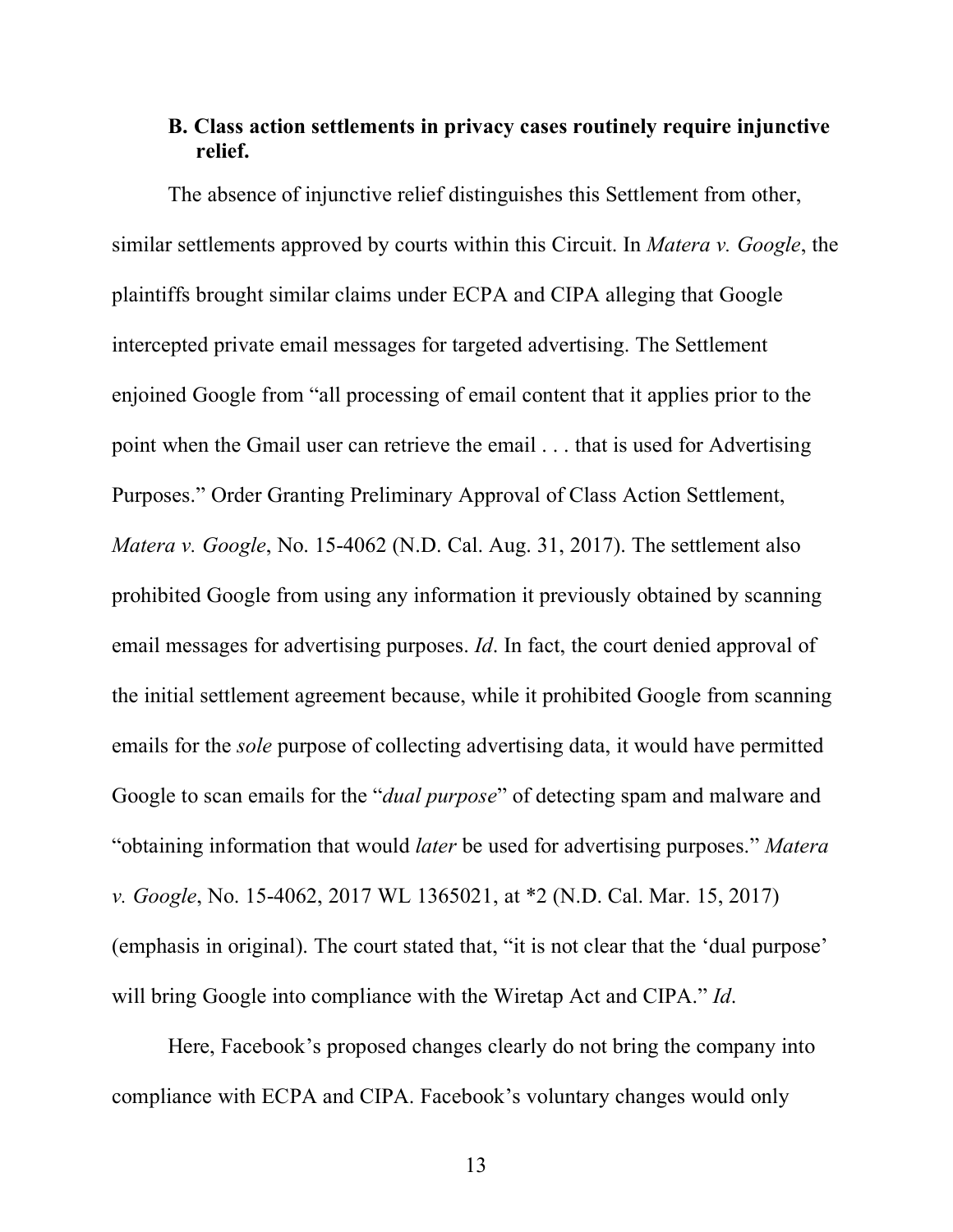guarantee that Facebook will not intercept private messages for a few, specific purposes. Facebook broadly retains the right to intercept the content of private messages for any other purpose it chooses, so long as it posts a vague notice in its privacy policy.

In *In re Yahoo Mail Litig.*, No. 13-4980, 2016 WL 4474612, (N.D. Cal. Aug. 25, 2016), the plaintiffs, as here, survived a motion to dismiss their claims under CIPA and the Stored Communications Act regarding Yahoo's "interception, storage, reading and scanning of email." Like *Matera*, the settlement provided a three-year injunction prohibiting Yahoo from intercepting, scanning, and analyzing email that is "in transit" for advertising purposes. *Id.* at \*3. The court stressed that "Class Members may bring suit against Yahoo if Yahoo fails to carry out these changes or if Yahoo abandons these changes after three years. *Id*. at \*5. The Class Members here have no such remedy if Facebook breaks its promises in the Settlement.

In this case Plaintiffs also sought, and the Settlement purports to provide, "declaratory relief." But there is no actual declaration that a single one of Facebook's practices violated ECPA or CIPA. Not only are Facebook's promises not enforced by an injunction, but the "declaratory relief" does not "declare" anything at all. The Settlement merely acknowledges that Facebook has ceased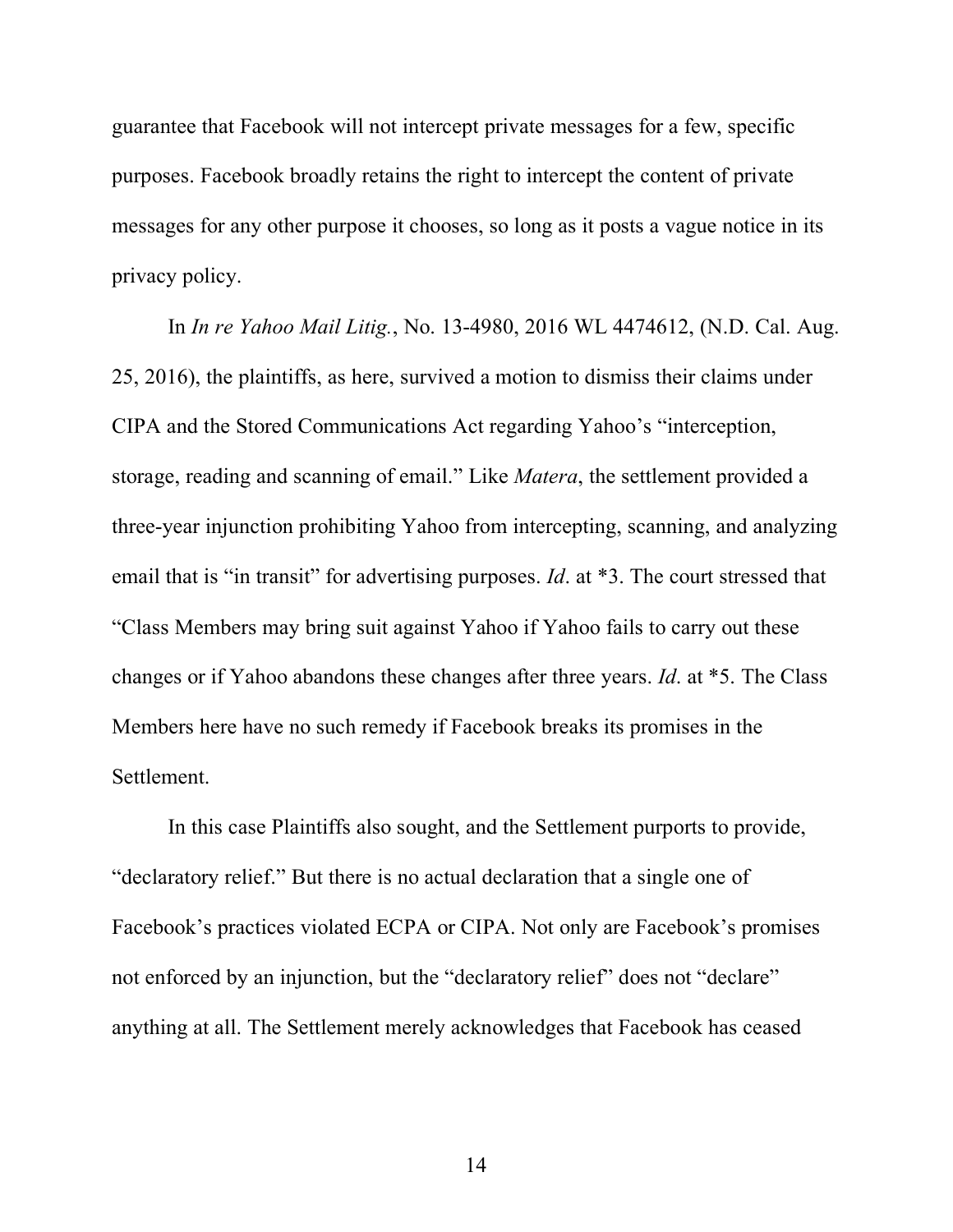certain practices—practices it is free to resume at any time—while also sanctioning conduct that was the basis for the suit.

## **III. Facebook's vague disclaimers buried in its privacy policy cannot provide the basis for consent.**

Class Counsel claims that, in light of Facebook's new disclosures, Facebook

users will have "consented" to Facebook intercepting their messages:

Given that consent is a complete defense to Plaintiffs' ECPA and CIPA claims, these disclosures (along with the cessation of the challenged practices and disclosures discussed below) bring Facebook's business practices into compliance with the law, and allow Facebook users to decide whether to consent to allow Facebook to use the URLs they choose to send in Private Messages.

Dkt. No. 244 at 5. This theory of "consent" does not comport with ECPA, nor does

it reflect the essential purpose of privacy law. EPIC objected to the settlement in *In* 

*Re Google Referrer Header* because there, as here, the parties claimed that Google

users would have "consented" to Google's privacy invasions so long as Google

posted notice of its practices in its privacy policy. In its prior *amicus* brief before

this Court, EPIC explained that "generic notice is insufficient to establish

meaningful consent" under ECPA to Facebook's specific practice of tracking

Internet users when they visited health care websites and disclosed sensitive

medical information. Brief of *Amicus Curiae* EPIC, *Smith v. Facebook*, 262 F.

Supp. 3d 943, *appeal docketed*, No. 17-16206 (9th Cir. Jun. 9, 2017).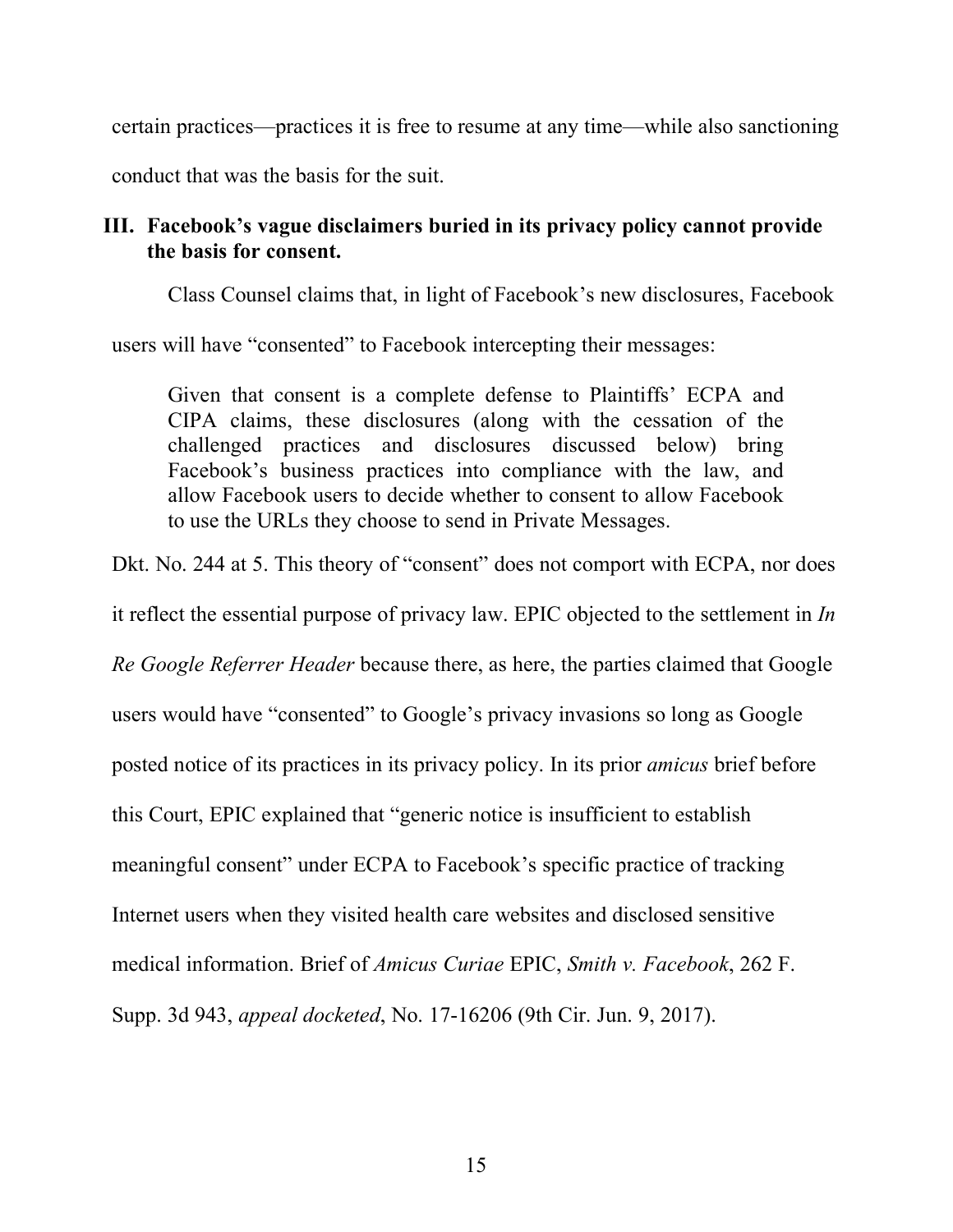The issue presented in this case is the same as what EPIC previously addressed in *Smith* and *Google*. As EPIC has previously explained, a vague notice, buried on a web page, does not provide the basis for meaningful consent under ECPA, let alone consent to Facebook's specific message scanning practices that will continue under this settlement.

#### **A. Consent under ECPA must be meaningful and specific.**

Consent under ECPA "should not casually be inferred." *In re Google Inc. Gmail Litig*., No. 13-md-02430-LHK, 2014 WL 1102660, at \*16 (N.D. Cal. Mar. 18, 2014) (quoting *Griggs-Ryan v. Smith*, 904 F.2d 112, 117 (1st Cir. 1990). The defendant bears the burden of demonstrating that the plaintiff consented to the specific interception at issue. *In re Pharmatrak, Inc*., 329 F.3d 9, 19 (1st Cir. 2003). Mere "foreseeability of monitoring is insufficient to infer consent. Rather, the circumstances must indicate that a party to the communication knew that interception was likely and agreed to the monitoring." *United States v. Staves,* 383 F.3d 977, 981 (9th Cir. 2004); *see also Berry v. Funk,* 146 F.3d 1003, 1011 (D.C. Cir. 1998) ("Without actual notice, consent can only be implied when the surrounding circumstances *convincingly* show that the party knew about and consented to the interception."); *Watkins v. L.M. Berry & Co.,* 704 F.2d 577, 581 (11th Cir. 1983) ("[K]nowledge of the *capability* of monitoring alone cannot be considered implied consent.")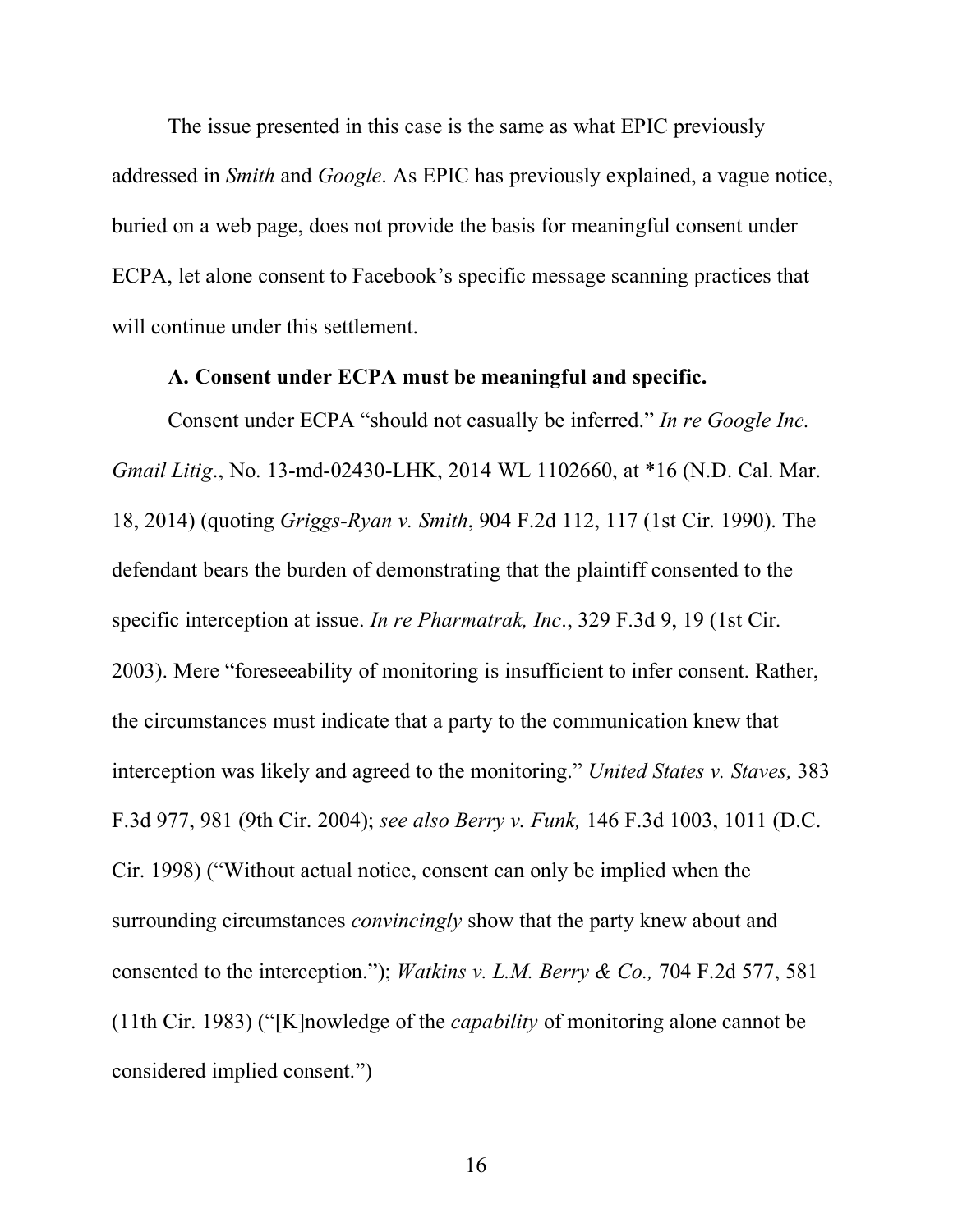In the *Gmail* case, the district court found that consent to Google's terms of service regarding Google's scanning of emails for one purpose—to exclude objectionable content—did not establish consent for the purpose of "creating user profiles or providing targeted advertising." *In re Google Inc.*, No. 13-md-02430- LHK, 2013 WL 5423918, at \*13 (N.D. Cal. Sept. 26, 2013). In addition, the court found that Google's statement that "advertisements may be targeted to the content of information stored on the Services," did not establish consent because it only demonstrated that "Google has the *capacity* to intercept communications, not that it will." *Id*. (emphasis in original).

The generic disclaimers that Google provided are similar to the disclaimers at issue here. For example, one of Google's notices stated that Google collected information for the purposes of "[p]roviding our services to users, including the display of customized content and advertising." 2013 WL 5423918, at \*14. The court found that, "[n]othing in the Policies suggests that Google intercepts email communication in transit between users, and in fact, the policies obscure Google's intent to engage in such interceptions." *Id*.

Here, the District Court correctly held at the motion to dismiss stage that "any consent with respect to the processing and sending of messages itself does not necessarily constitute consent to the specific practice alleged in this case—that is,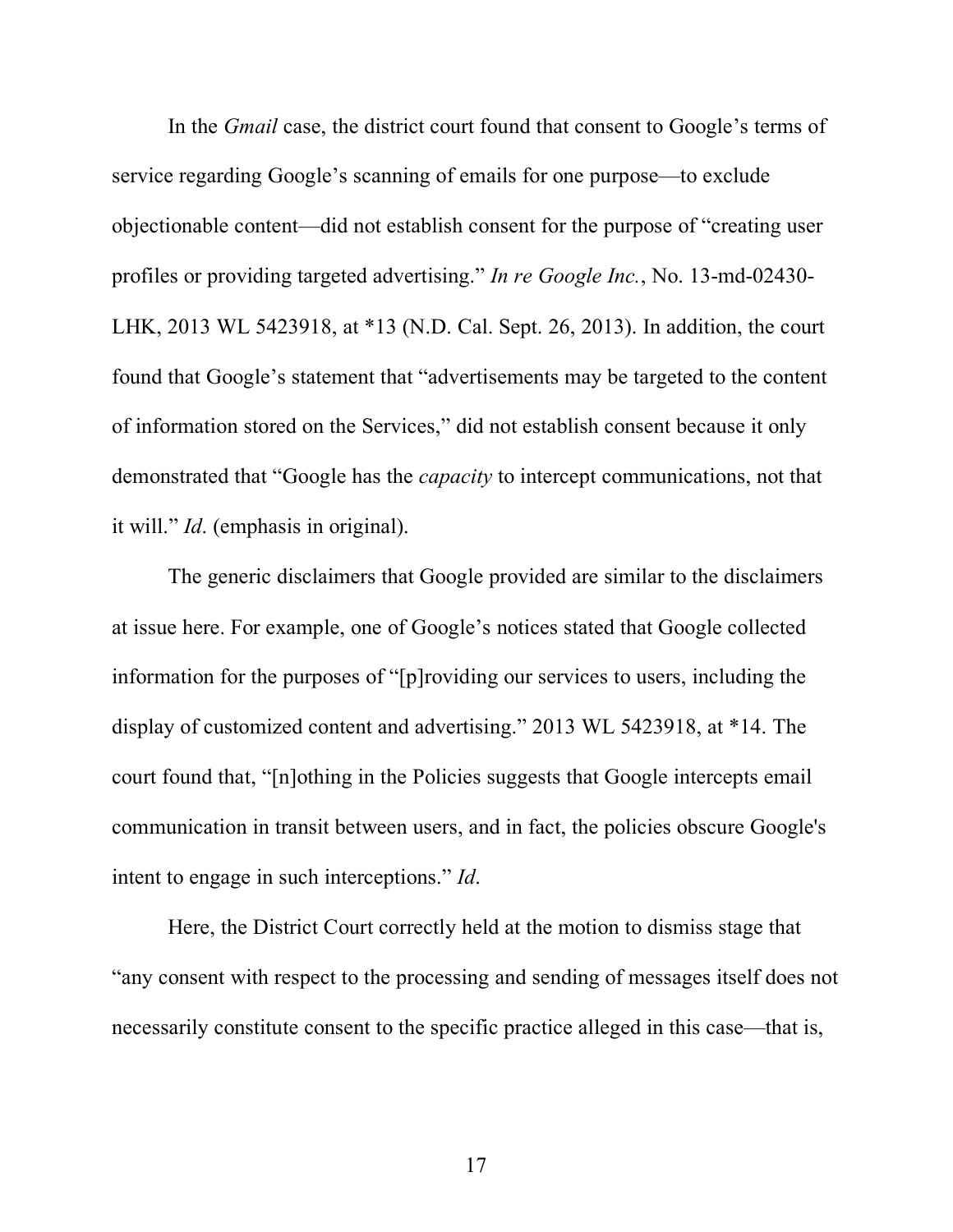the scanning of message content for use in targeted advertising." Dkt. No. 43 at 16.

The District Court remarked that:

[w]hen asked, at the hearing, which portion of this policy provided notice of Facebook's practice of scanning users' messages, Facebook's counsel pointed to the disclosure that Facebook 'may use the information we received about you' for 'data analysis.' However, this disclosure is not specific enough to establish that users expressly consented to the scanning of the content of their messages—which are described as 'private messages'—for alleged use in targeted advertising.

#### *Id*. at 15.

Despite the District Court's findings, the disclosures mandated by the Settlement are no more specific. The "Help Center" notification simply states, "We use tools to identify and store links shared in messages, including a count of the number of times links are shared." Dkt No 252 at 4. And the "Data Policy" disclosure merely indicates that "Facebook collects the 'content and other information' that people provide when they 'message or communicate' with others." *Id*. A Facebook user reading these notifications would have no idea: 1) whether their particular communications will be intercepted, or 2) for what purpose their communications will be used. A Facebook user would only be aware that Facebook "use[s] tools to identify and store links" and collects "content and other information." Under ECPA, general knowledge of a broadly recurring practice is not actual knowledge of a *specific act*. *See Williams v. Poulos*, 11 F.3d 271 (1st Cir. 1993).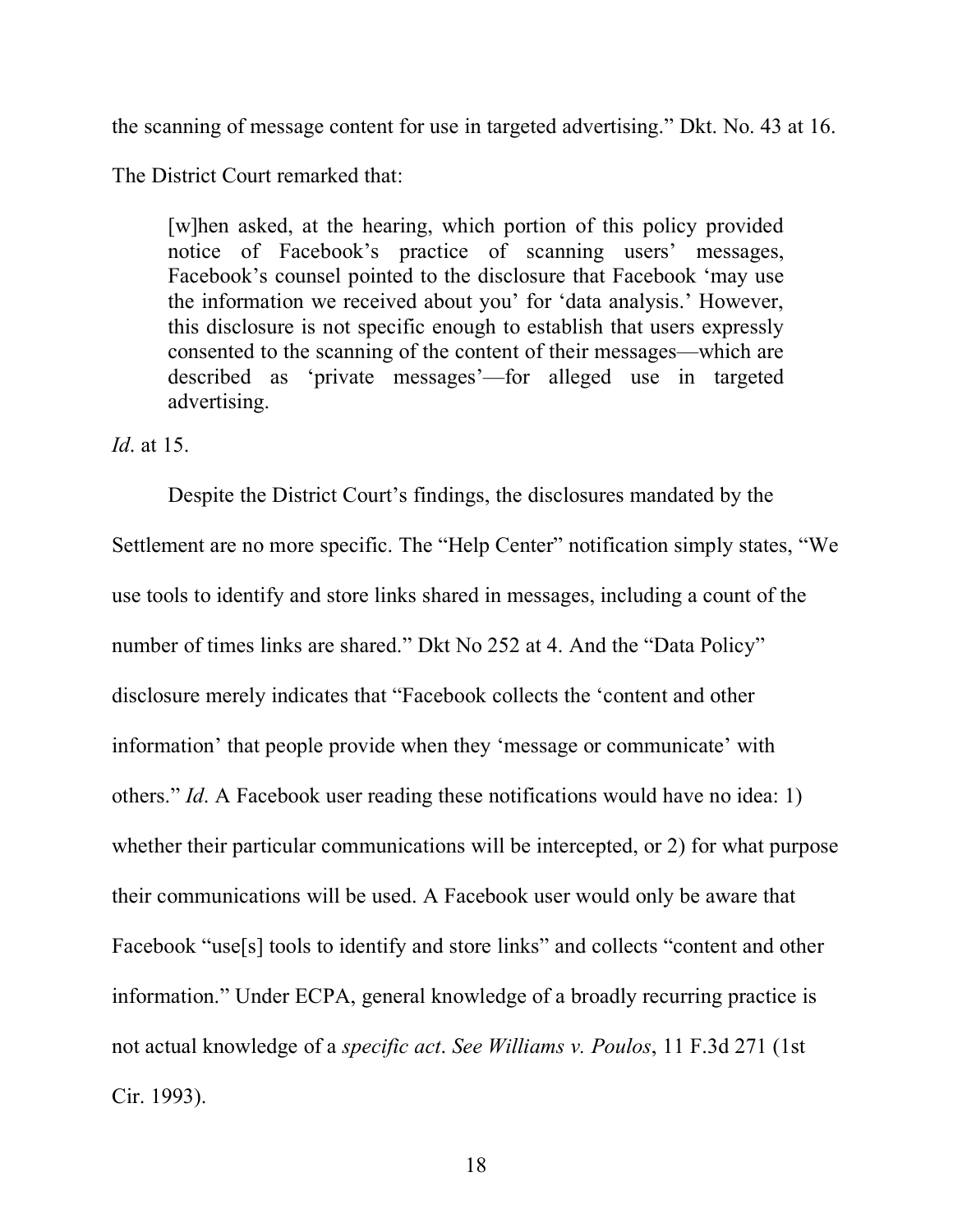In the digital context, it is impossible to infer consent based on vague indications of how and when one's personal data might be processed. Rather, an individual must be presented with clear and particularized information. "Informed consent requires not only that data processors provide the relevant information, but also that individuals are aware of the mode and the extent of data processing to which they are consenting." Jerry Kang & Benedikt Buchner, *Privacy in Atlantis*, 18 Harv. J.L. & Tech. 229, 246 (2004). "Freedom of choice in markets requires accurate information about choices and their consequences." Julie Cohen, *Examined Lives: Informational Privacy and the Subject As Object*, 52 Stan. L. Rev. 1373, 1396 (2000).

That is why under ECPA, the generic notice-and-consent model does not work. Either the privacy statement must be impossibly long and complex, or it must omit material information to be presented in a way that consumers can understand. As Professor Helen Nissenbaum has explained, "summarizing practices in the style of, say, nutrition labels is no more helpful because it drains away important details, ones that are likely to make a difference: who are the business associates and what information is being shared with them; what are their commitments; what steps are taken to anonymize information; how will that information be processed and used." Helen Nissenbaum, *A Contextual Approach to Privacy Online,* 140 Dædalus 32, 35 (2011).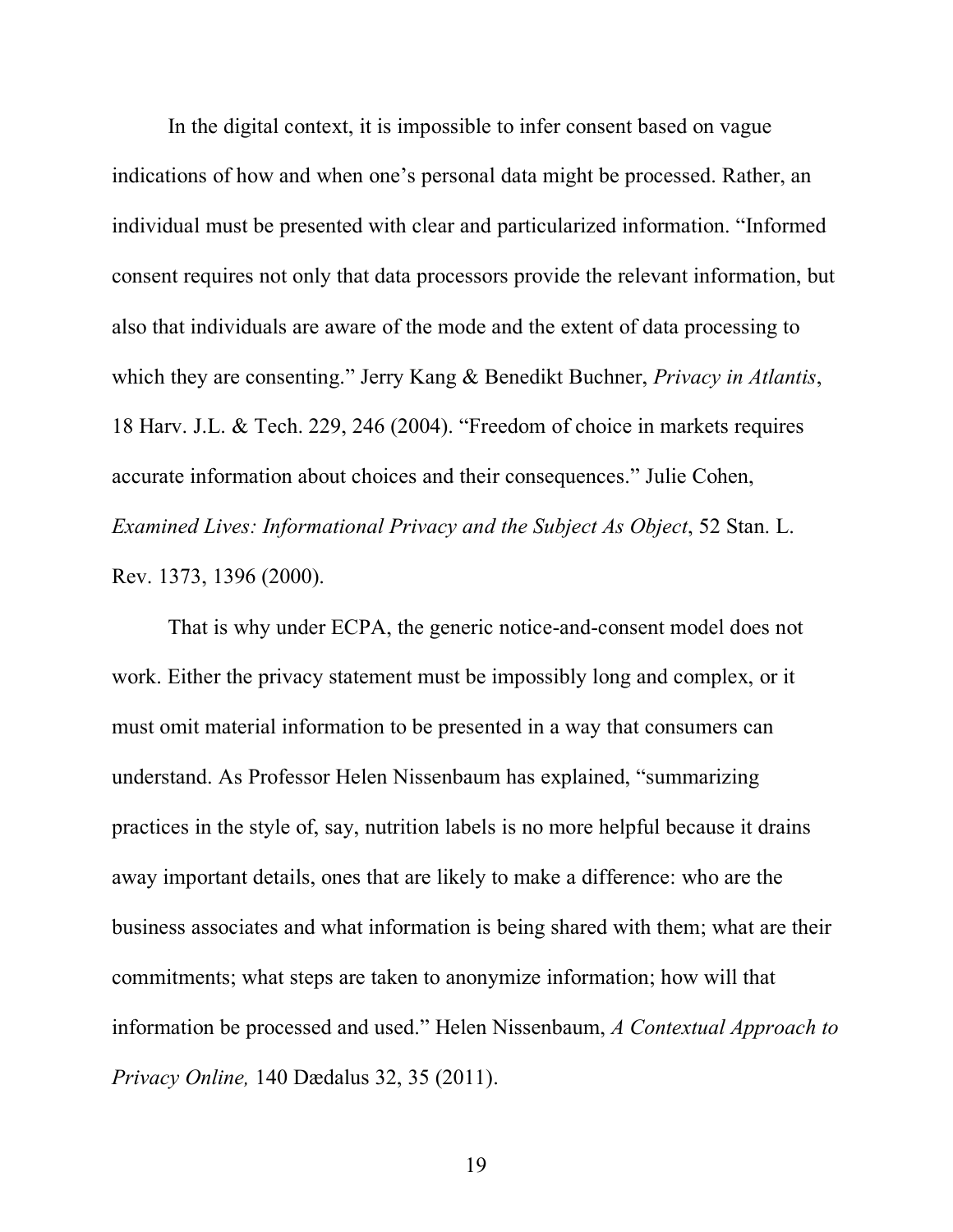The Federal Trade Commission found that "consumers generally lack full understanding of the nature and extent of this collection and use" of their personal information." Fed. Trade Comm'n*, Protecting Consumer Privacy in an Era of Rapid Change* 60 (2012). The Commission concluded that the notice-and-choice model, "which encouraged companies to develop privacy policies describing their information collection and use practices, led to long, incomprehensible privacy policies that consumers typically do not read, let alone understand." *Id*.

Mere notice is especially inadequate here, given the degree of uncertainty, lack of transparency, and lack of information that Facebook users possess. "Advancements in information technology have made the collection and usage of personal data often invisible." Alessandro Acquisti, Laura Brandimarte, & George Loewenstein, *Privacy and Human Behavior in the Age of Information*, 347 Science 509, 509 (2015). "Given algorithmic secrecy, it's impossible to know exactly" what companies such as Facebook are doing with personal data. Frank Pasquale, *The Black Box Society* 39 (2015). If Facebook were to describe its practices in sufficient detail to give adequate notice under ECPA, its privacy policy would likely be too long and complex for the average user to comprehend. But at the very least, the parties cannot claim that Facebook has disclaimed liability under ECPA by providing two short, vague notices buried in a privacy policy.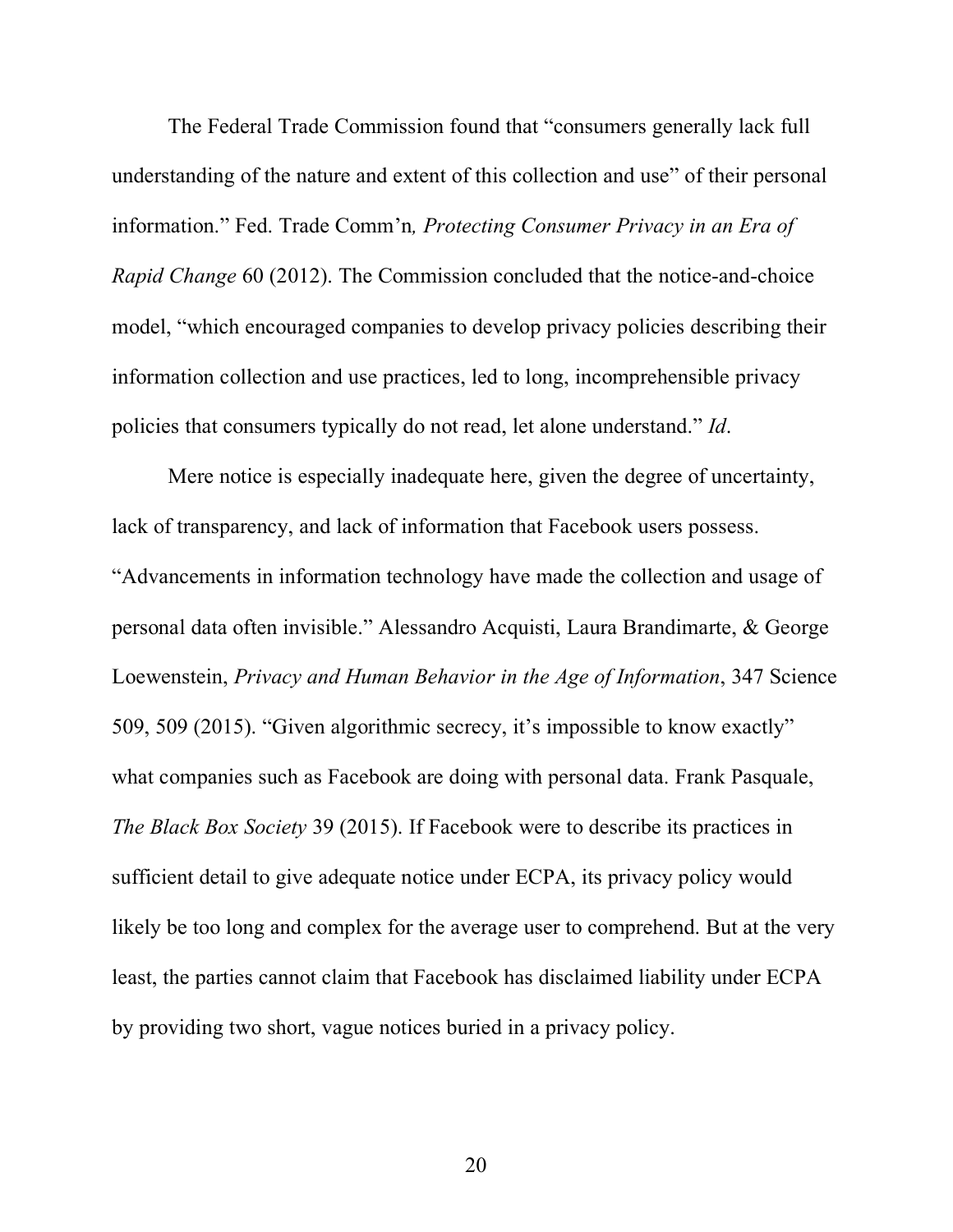## **B. A disclaimer buried in a privacy policy is insufficient to provide even general notice.**

Even if Facebook's "Help Center" and "Data Policy" disclosures were sufficiently specific, they would still not provide the basis for consent under ECPA. This Court has held in the online false advertising context that disclosures hidden in hyperlinks, privacy policies or "terms and conditions" are insufficient to provide notice. *See FTC v. Cyberspace.com, LLC*, 453 F.3d 1196 (9th Cir. 2006); *FTC v. Commerce Planet,* 878 F. Supp. 2d 1048 (C.D. Cal. 2012)*, aff'd in part, vacated in part, and remanded on other grounds,* 815 F.3d 593 (9th Cir. 2016). In *Commerce Planet*, this Court affirmed a lower court's ruling that a disclosure, buried in a privacy policy, appearing at the bottom of the screen, without an affirmative opt-in requirement or a clear and conspicuous representation, was inadequate. *FTC v. Commerce Planet*, 815 F.3d 593 (9th Cir. 2016). It is similarly inadequate to bury a disclosure with other "densely packed information and legalese," or present it in vague terms that are not clearly defined. *Commerce Planet*, 878 F. Supp. 2d at 1070. The court in *Commerce Planet* relied on an expert who explained that "as soon as you put the word 'privacy policy' in front of a consumer, they completely tune out. They're one of the most unread components of a web page." *Id*.

The FTC has also endorsed the "net impressions" test adopted by this Circuit. *See* Fed. Trade Comm'n, *Dot Com Disclosures* (2013) (stating, "[t]he key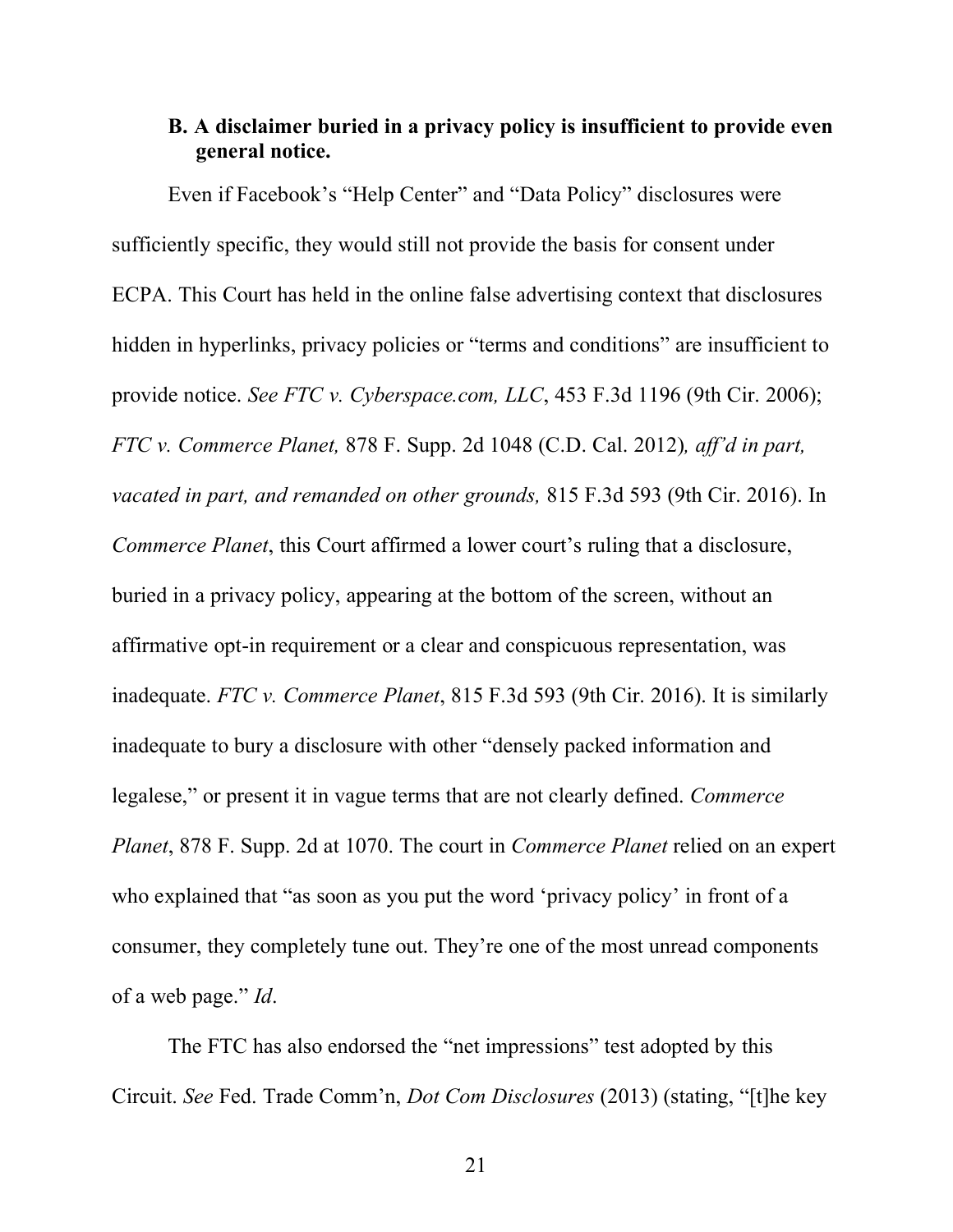is the overall net impression of the ad"); *see also FTC v. Gill*, 265 F.3d 944, 956 (9th Cir. 2001) (applying the "net impressions" test). The Commission's guidelines state that disclosures must be presented "clearly and conspicuously" to ensure that an advertisement is not deceptive. *Id.* When evaluating the prominence of the disclosure, the Commission considers the size, color, and graphics of the disclosure, among other factors. *Id.* at 17.

The requirements for online advertising should apply with even more force to privacy policies. Consumers are far less likely to understand the sophisticated techniques behind the scanning of private messages than they are the terms for commercial transactions.

The disclosures mandated by the Settlement, however, follow none of the guidelines set out by this Court and the FTC. The Settlement does not require Facebook to obtain its users' affirmative, opt-in consent. Facebook is not required to give its users the opportunity to opt-out, nor must it display its notification in a clear and conspicuous manner. The Settlement does not even require Facebook to direct its users to view the disclosures when they log on to Facebook's homepage.

Rather, Facebook will merely post disclaimers buried in its Help Center and Data Policy without providing any notice to current Facebook users. To access Facebook's Help Center, users first have to click on a small question mark icon at the top of Facebook's homepage, and then click on another tiny hyperlink labeled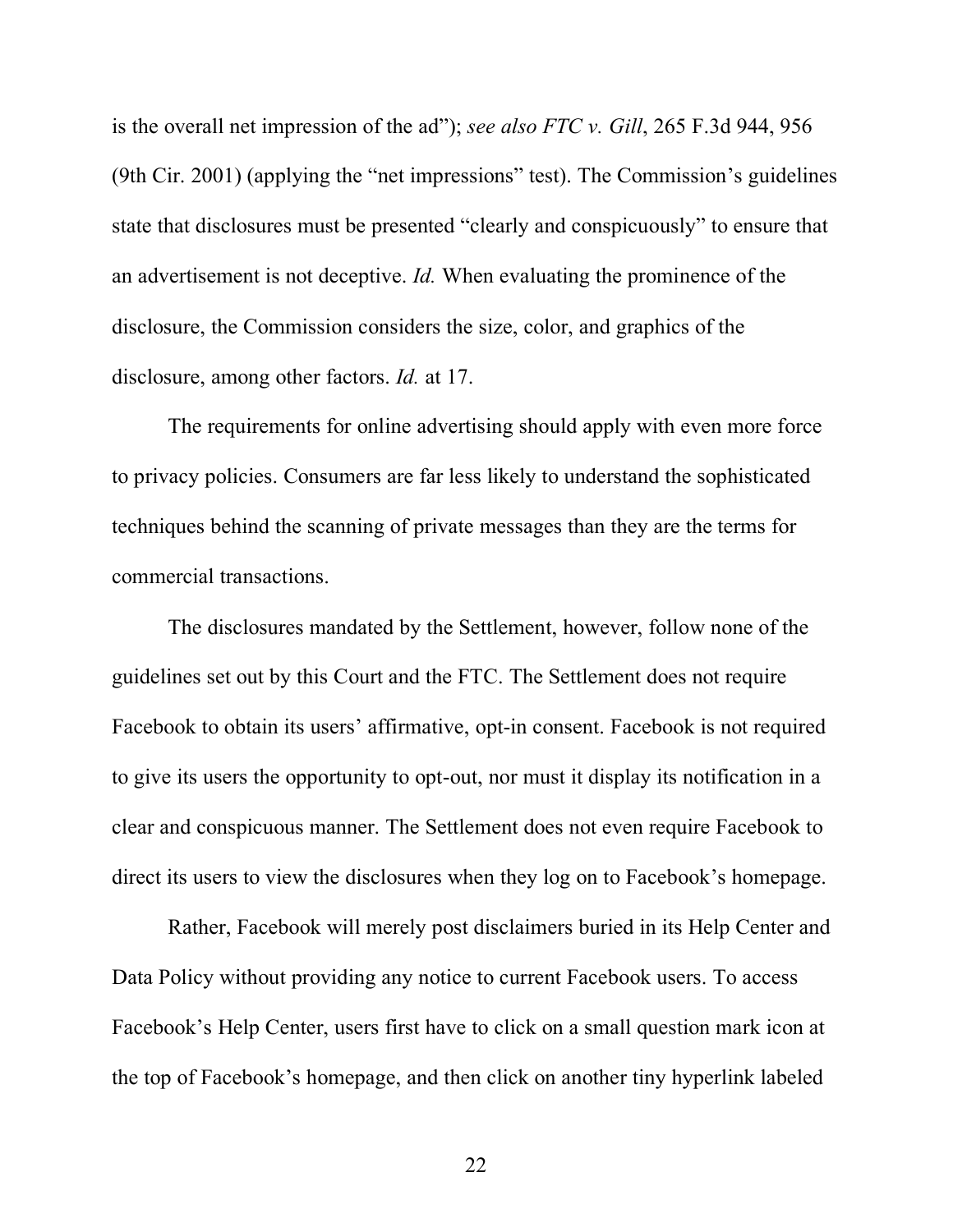"Help Center."9 But visiting the Help Center does not even direct users to Facebook's Data Policy. To access that, users have to scroll to the very bottom of the page and click on the tiny "privacy" link in gray font against a white background.10 Furthermore, the Data Policy disclosure is buried within dozens of paragraphs of densely packed text regarding Facebook's data collection practices*.* 11 In sum, these disclosures commit almost every cardinal sin commanded by this Court and the FTC.

Facebook's own evidence submitted to this Court demonstrates that hardly anyone will see Facebook's disclosures. Facebook claims that its American Help Center page was visited 369,159 times for half the entire year of 2017. ER51. Compare that with its currently 214 million active users in the United States. *See*  Statista, *Number of Facebook Users by Age in the U.S. as of January 2017*. 12 Assuming that every visit to the Facebook Help page was solely for the purpose of determining whether Facebook was scanning email and that each visit was by a unique user, approximately 0.1% of Facebook users would be aware of the practice that will continue under this settlement.

<sup>9</sup> https://www.facebook.com/.

<sup>10</sup> https://www.facebook.com/help/?ref=contextual.

<sup>11</sup> https://www.facebook.com/privacy/explanation.

<sup>12</sup> https://www.statista.com/statistics/398136/us-facebook-user-age-groups/ (last visited Jan. 29, 2018).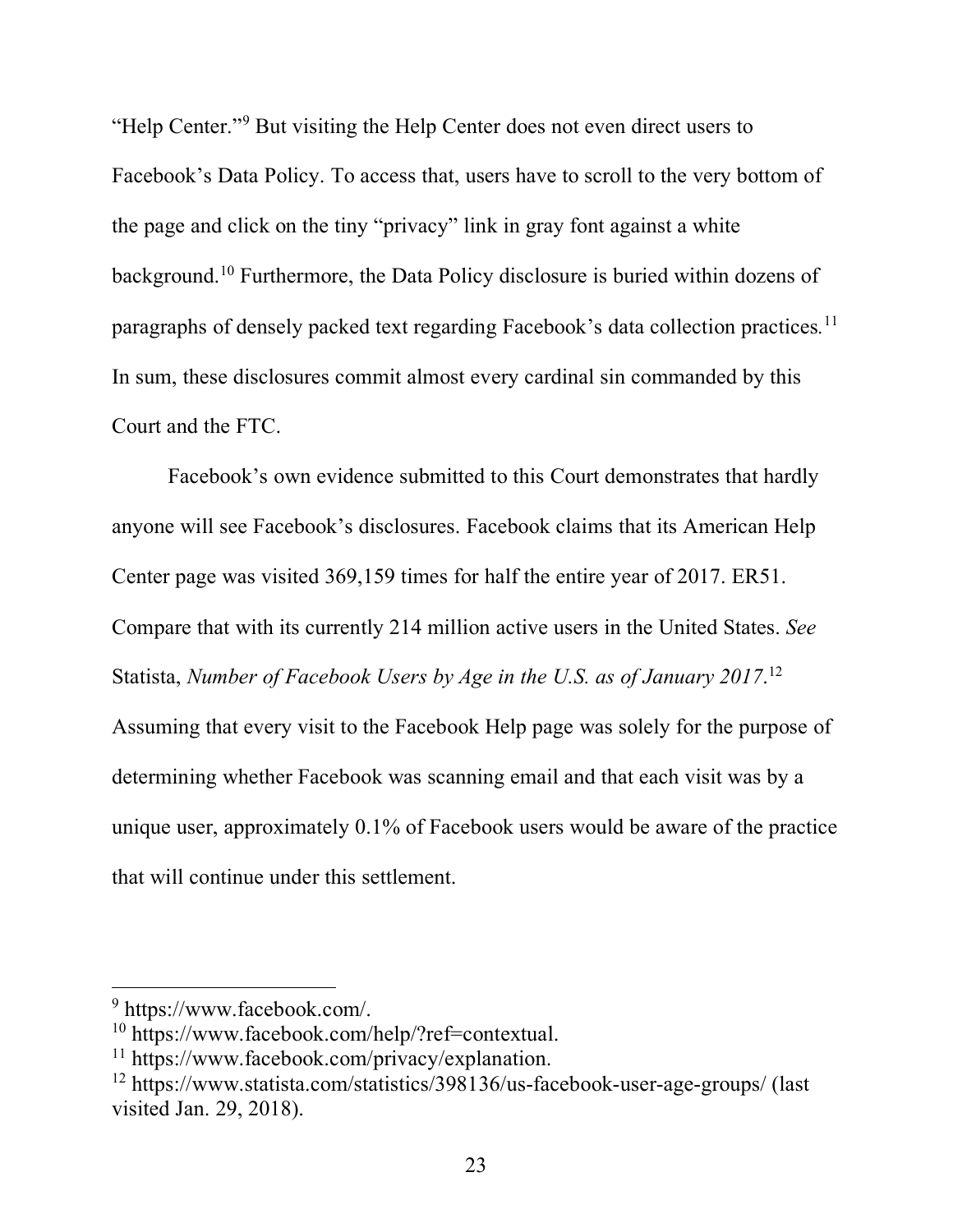Disclosures that almost no Facebook user will read cannot provide the basis for consent under ECPA. This Court should reject a Settlement that provides no injunctive relief to the Class, no basis for Facebook to disclaim liability under ECPA, and no compensation to class members.

## **CONCLUSION**

Amicus respectfully requests this Court vacate the lower court's approval of the settlement.

February 1, 2018 Respectfully submitted,

*/s/ Marc Rotenberg*  Marc Rotenberg Alan Butler Sam Lester Electronic Privacy Information Center 1718 Connecticut Ave. NW Suite 200 Washington, DC 20009 (202) 483-1140 *Counsel for Amicus*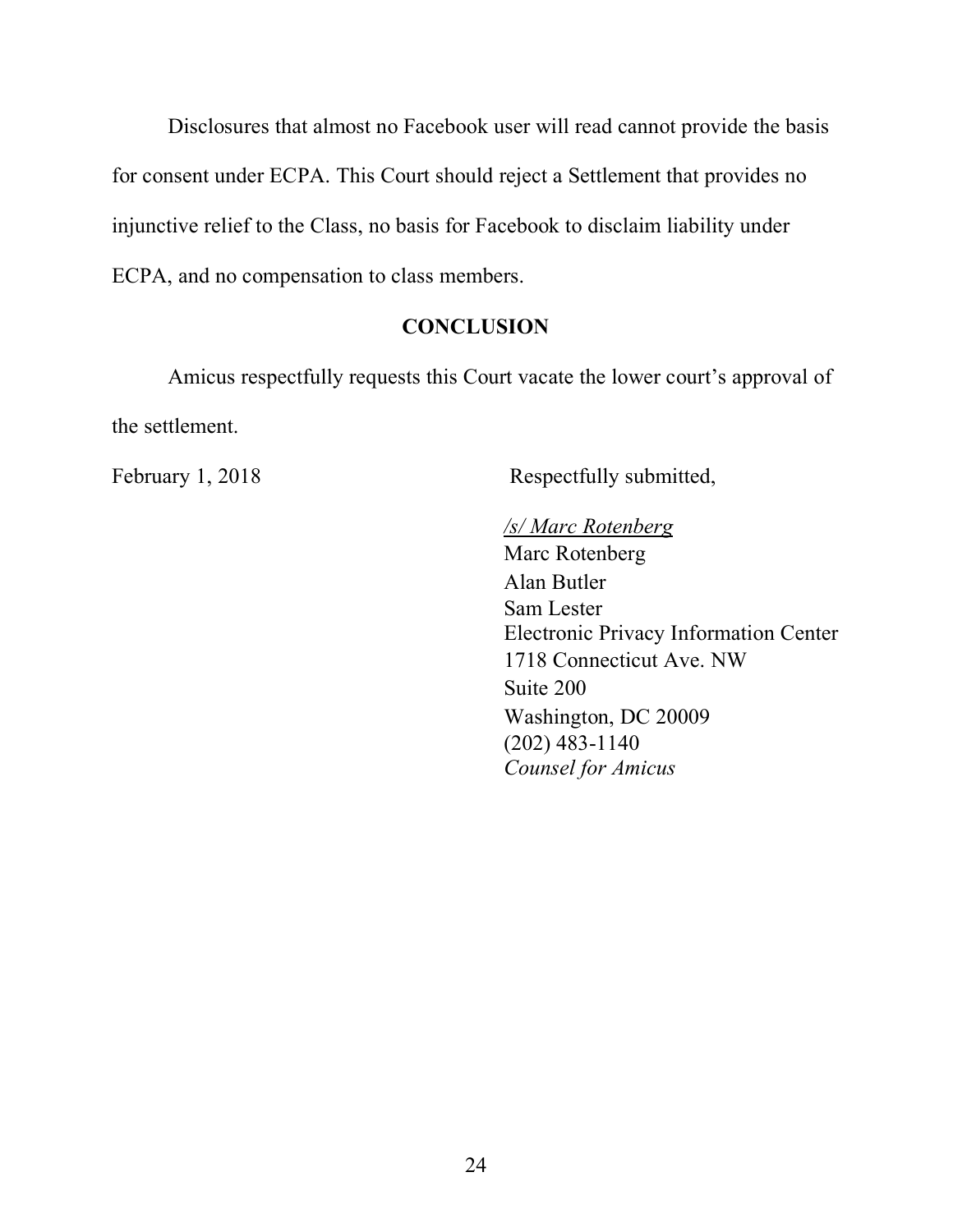#### **CERTIFICATE OF COMPLIANCE WITH FEDERAL RULES**

This brief complies with the type-volume limitation of Fed. R. App. P. 29(d) and Fed. R. App. P. 32(a)(7)(B) because it contains 5,309 words, excluding the parts of the brief exempted by Fed. R. App. P.  $32(a)(7)(B)(i)$ . This brief also complies with the typeface requirements of Fed. R. App. P.  $32(a)(5)$  and the type style requirements of Fed. R. App. P. 32(a)(6) because this brief has been prepared in a proportionally spaced typeface using Microsoft Office Word for Mac 2011 in 14 point Times New Roman.

Dated: February 1, 2018

\_\_\_*/s/ Marc Rotenberg*\_\_\_\_\_\_\_\_\_\_ Marc Rotenberg